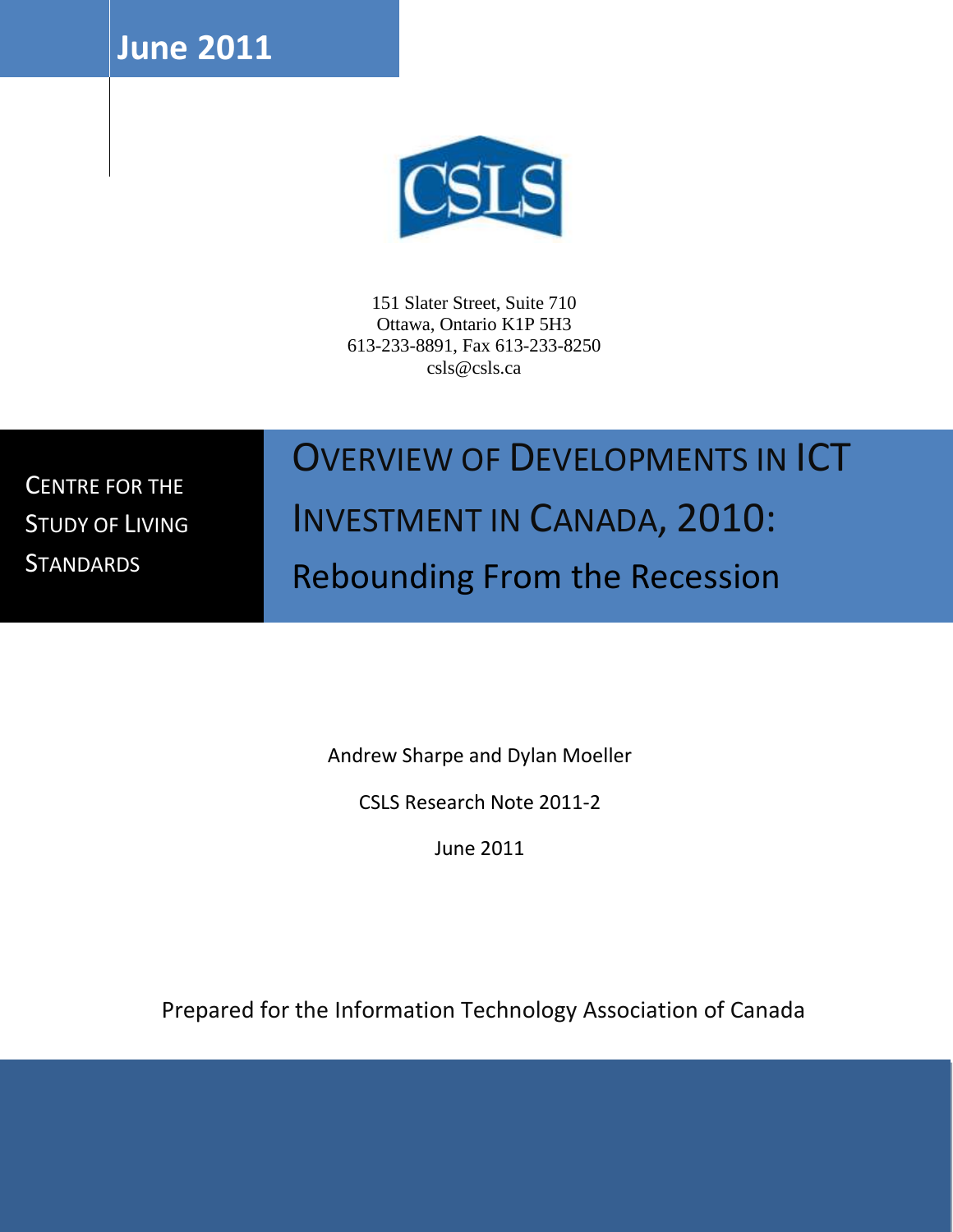## Overview of Developments in ICT Investment in Canada, 2010: Rebounding From the Recession

#### **Executive Summary**

This report is based on an updating of the CSLS ICT database for Canada to 2010. ICT investment is comprised of three key components: computer equipment, communication equipment, and software investment. The database contains data on these variables by industry since 1980. The following summary gives a brief overview of developments in ICT investment since 2000, focusing particularly on 2010.

- ICT investment performance in Canada for 2010 was positive. Following the decline in ICT investment in 2009 due to the recession, ICT investment rebounded back in both nominal and real terms for all three components.
- Total economy ICT investment rose 1.6 per cent in current dollars in 2010, slightly below the average growth rate of 2.1 per cent experienced during the 2000-2009 period, and well below the 5.3 per cent increase in current dollar total economy investment (fixed, nonresidential) experienced in 2010. Nominal ICT investment increased 3.3 per cent in computers, rose 4.8 per cent in communications, and fell 0.2 per cent in software.
- $\bullet$ Total economy ICT investment rose 8.4 per cent in chained 2002 dollars, above both the average growth rate of 7.0 per cent experienced during the 2000-2009 period and the 6.9 per cent increase experienced by total economy investment (fixed, non-residential) in 2010. Real ICT investment growth was driven by investment in the business sector, which increased 10.5 per cent, while total ICT investment in the non-business sector increased by a meagre 0.5 per cent. In terms of the three ICT components, real ICT investment in 2010 increased 18.3 per cent in computers, 15.4 per cent in communication, and 1.9 per cent in software.
- In 2010, ICT investment prices resumed their downward trend, following an increase in  $\bullet$ 2009. Prices for all three components of ICT fell in 2010, with prices of total economy ICT investment goods decreasing by 6.3 per cent. Computer ICT prices fell the most steeply (12.6 per cent), followed by communication equipment (9.2 per cent), and finally software (2.1 per cent). This price decrease largely reflected a 10.8 per cent appreciation in the value of the Canadian dollar relative to the US dollar in 2010.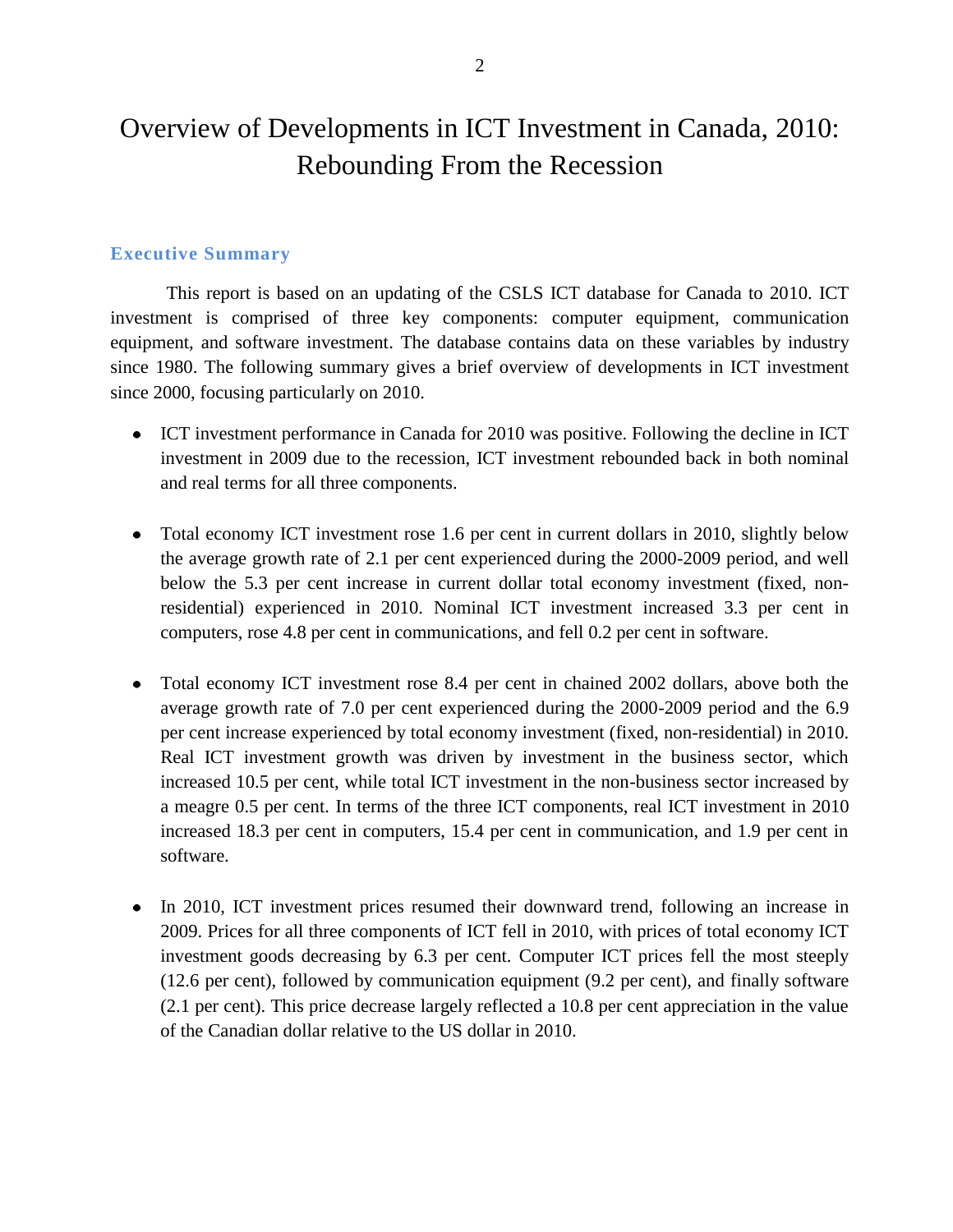## Overview of Developments in ICT Investment in Canada, 2010: Rebounding From the Recession $<sup>1</sup>$ </sup>

The aim of this report is to provide an overview of recent developments in ICT investment in Canada. The analysis is based on a 2010 update of the ICT database for Canada developed and maintained by the Centre for the Study of Living Standards  $(CSLS)$ .<sup>2</sup> This report is divided into three sections, all of which offer a focus on ICT investment by component (computer, communication equipment and software investment). The first section reviews developments in current dollar ICT investment. It looks at ICT investment as a share of GDP, ICT investment in both the business and non-business sector, ICT investment by industry and ICT investment per worker. The second section then reviews developments in ICT prices. Finally, the third section analyzes the major developments in constant dollar (chained 2002 dollars) ICT investment, focusing on the same dimensions examined under nominal ICT investment. The report builds on and extends earlier CSLS work on ICT investment trends (Sharpe, 2005, 2006 and 2010; CSLS, 2008; Sharpe and Arsenault, 2008a and 2008b; Sharpe and de Avillez, 2010).

#### **I. Nominal ICT Investment**

 $\overline{\phantom{a}}$ 

In 2010, total economy ICT investment in Canada, expressed in current dollars, increased 1.6 per cent to \$39.0 billion. This is slightly below the average annual increase of 2.1 per cent experienced between 2000 and 2009 (Charts 1-2), but still a good performance compared to the 4.3 per cent decline witnessed in 2009. Total economy fixed non-residential investment increased 5.3 per cent to \$241.6 billion in 2010, recovering from a 10.5 per cent decline in 2009 (Chart 3). During the 2000-2009 period, nominal total economy investment (fixed, non-residential) grew at an average rate of 4.3 per cent per year, considerably faster than nominal ICT investment growth in the same period.

#### A. Nominal ICT Investment in Business and Non-business Sectors<sup>3</sup>

The total economy can be divided into the business and the non-business sector. The business sector represents approximately 80 per cent of total economy GDP and includes

<sup>&</sup>lt;sup>1</sup> This report was prepared for the Information Technology Association of Canada. The authors would like to thank Lynda Leonard, Senior Vice-President of ITAC, for her support. For comments, please contact the authors at [andrew.sharpe@csls.ca](mailto:andrew.sharpe@csls.ca) or [dylan.moeller@csls.ca.](mailto:dylan.moeller@csls.ca)

 $^2$  <http://www.csls.ca/data/ict.asp> The database provides estimates of ICT investment and ICT capital stock in Canada and the United States by industry, broken down into 20 two-digit NAICS sectors, as well as on a per worker basis. Data from CANSIM was retrieved on June 10, 2011. The data are broken down by the three ICT components: computers, communications, and software, and are expressed in both current and 2002 chained dollars. ICT estimates by industry are available for the period 1980 to 2010. Estimates of ICT per worker are only available from 1987 onwards for certain industries due to the more limited availability of employment estimates.

 $3$ In 2010, Statistics Canada substantially revised the figures for nominal ICT investment in both the business and nonbusiness sectors back to 2000. This revision also affects the figures for real ICT investment in both sectors. The figures for the growth rate of business sector nominal ICT investment in 2009 were revised from 0.6 per cent to -7.2 per cent, and the figures for the growth rate of non-business sector nominal ICT investment in 2009 were revised from -3.6 per cent to 8.9 per cent.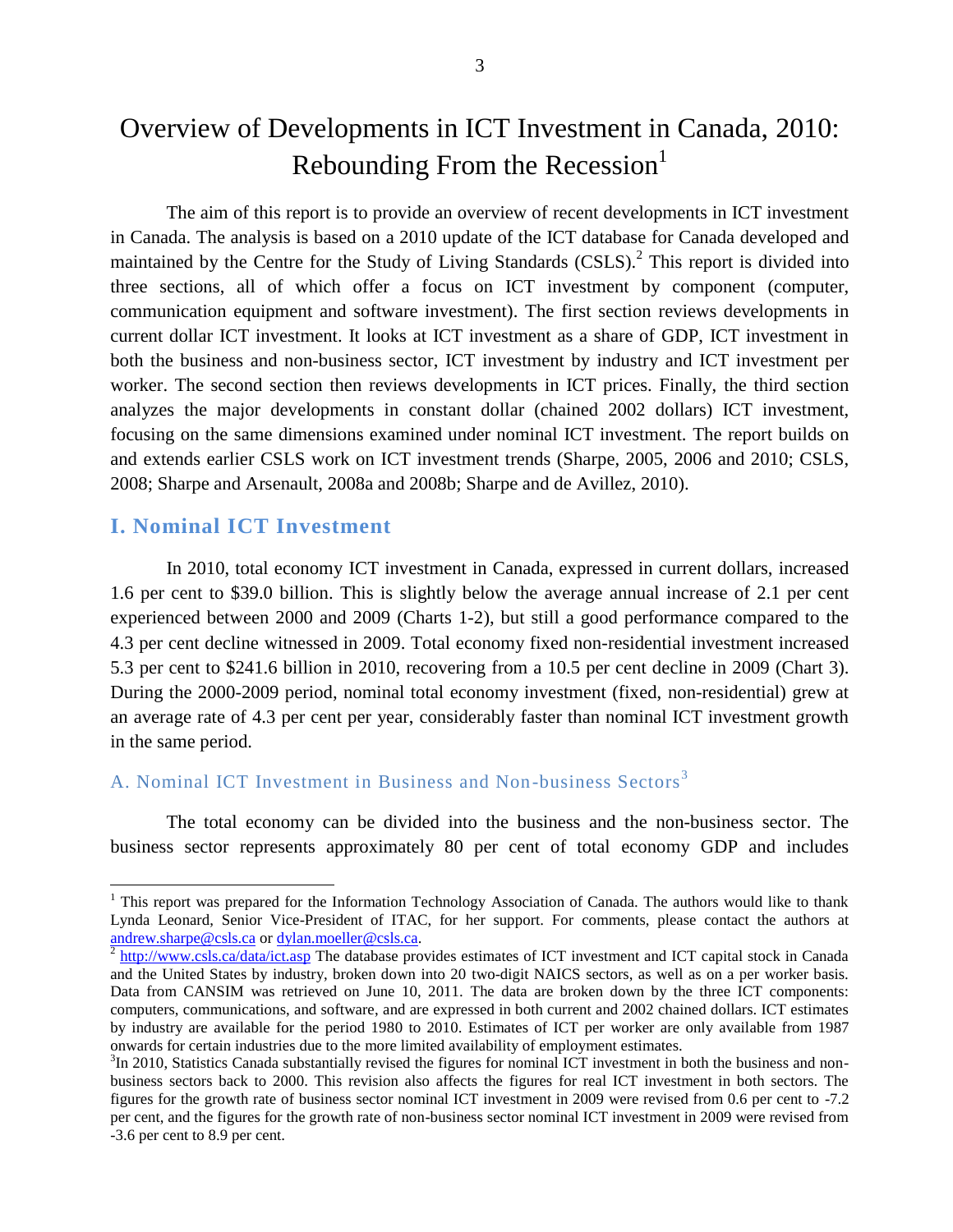industries whose output is marketed. The non-business sector includes industries and activities whose output is generally not marketed, such as public administration, healthcare and social assistance, and educational services.

The increase of 1.6 per cent in nominal total economy ICT investment in 2010 was driven entirely by the expansion of the business sector, which grew 3.1 per cent to \$31.3 billion (Chart 1). ICT investment in the non-business sector did not fare as well, decreasing 4.2 per cent to \$7.7 billion. This is an unusually weak performance for the non-business sector, given that during the 2000-2009 period, non-business sector ICT investment experienced an average annual growth rate of 5.0 per cent, even after suffering an 18.6 per cent decline in 2002. For the same period, the business sector ICT investment growth rates were comparatively less impressive, averaging 1.4 per cent a year.

#### B. Nominal ICT Investment by Component

Total ICT investment consists of three components: computer investment, communication equipment investment, and software investment. Nominal computer investment increased 3.3 per cent to \$10.8 billion in 2010, recovering from its large decline of 11.7 per cent in 2009 (Charts 4- 5). Communications equipment investment increased 4.8 per cent to \$6.5 billion, up from a decline of 2.6 per cent in 2009. Software investment was the only ICT component to experience a decline, falling 0.2 per cent to \$21.7 billion, a slight improvement from its 0.7 per cent fall in 2009. These numbers differ from the pattern established during the 2000-2009 period, when nominal investment in communication equipment and computers fell 3.2 and 0.9 per cent per year respectively, while software investment grew at an average rate of 6.6 per cent. In 2010, in other words, investment in communication equipment and computers experienced uncharacteristically high growth, while software investment stagnated, making it the only ICT component to experience essentially no growth following the 2009 recession.

#### C. Nominal ICT investment by Sector

 $\overline{a}$ 

There was large variation in the growth rates of nominal ICT investment by sector in 2010. ICT investment increased in seven of the fourteen sectors for which total ICT investment data are available (Chart 6).<sup>4</sup>

The sector with the highest growth rate in ICT investment in 2010 was mining, oil and gas extraction, with an increase of 22.4 per cent. This was followed by the manufacturing sector (9.2 per cent) and the wholesale trade sector (6.0 per cent). The health care and social assistance sector exhibited by far the worst performance in ICT investment in 2010, down 12.7 per cent from the previous year. This was followed by the agriculture, forestry, fishing and hunting sector (-5.0 per cent) and the public administration sector (-3.2 per cent).

<sup>4</sup>Data for total ICT investment are not available for the following NAICS sectors: utilities, construction, administrative and support, accommodation and food services, and other services (except public administration). These sectors are thus not included in Chart 6.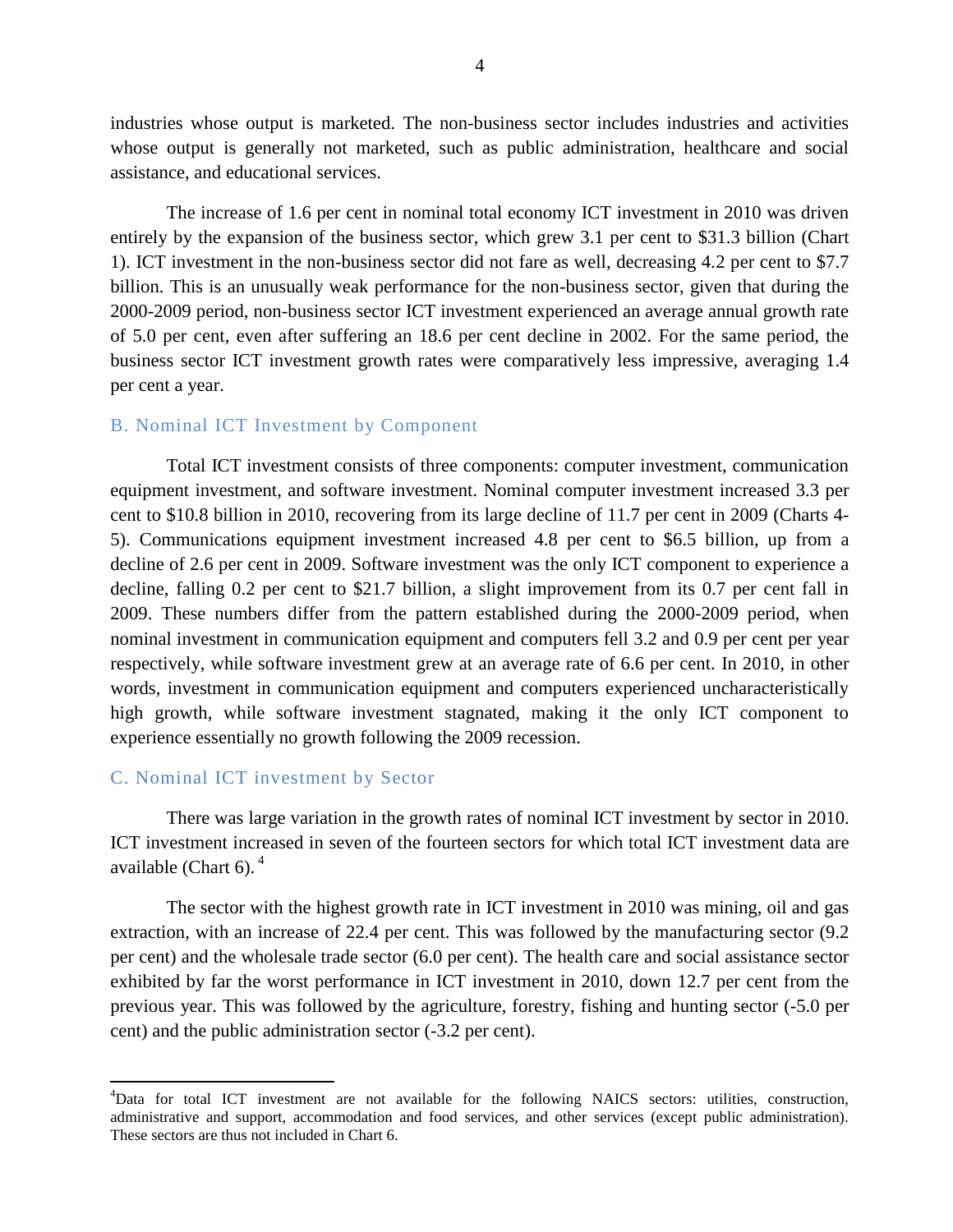#### D. Nominal ICT Investment as a share of GDP

In 2010, total economy ICT investment in current dollars accounted for 2.56 per cent of nominal GDP (Chart 7), down 0.12 percentage points from 2.67 per cent in 2009, despite rising investment. This decrease happened because nominal GDP increased 6.3 per cent in 2010, while nominal ICT investment increased only 1.6 per cent.

Total nominal ICT investment as a share of GDP was stable at 1.59-1.70 per cent between 1981 and 1985, after which it started growing at a relatively steady pace until 1996, reaching 2.48 per cent of GDP that year. It then gained momentum and started growing at a much higher rate until 1999, when it peaked at 3.20 per cent of GDP. Since then, it dropped back to 2.70 per cent of GDP in 2003 and remained stable in the 2.40-2.80 per cent range ever since. In 2010, total nominal ICT investment as a share of GDP reached its lowest level since 1996.

In 2010, software investment as a proportion of GDP was 1.42 per cent, down from 1.51 per cent of GDP in 2009, a 0.09 percentage point decrease. Communications equipment investment represented 0.42 per cent of GDP in 2010, 0.01 percentage points less than 2009 share of 0.43 per cent of GDP. Finally, computer investment represented 0.71 per cent of GDP in 2010, down 0.02 percentage points from 0.73 per cent of GDP in 2009. Overall, the ICT components remained stable in their shares of GDP in 2010. Note that the 2010 figure for software investment as a proportion of GDP was double that of the computer component and more than three times that of the communications equipment component.

In 2007, the most recent year for which current dollar data for non-business sector and business sector GDP estimates were available, non-business sector ICT investment was 3.16 per cent of GDP and business sector ICT investment was 2.64 per cent of GDP. The non-business sector ICT investment/GDP ratio reached its peak at 3.58 per cent in 1999, whereas business sector ICT investment as a proportion of business GDP peaked at 3.16 per cent in 2000 (Chart 8). ICT investment as a proportion of GDP in the non-business sector has generally been slightly above that of the business sector since the mid-1980s.

#### E. Nominal ICT Investment per Worker

ICT investment intensity is defined as nominal ICT investment divided by the number of persons employed. Nominal ICT investment increased 1.6 per cent in 2010, and the number of people employed increased by 1.4 per cent the same year (Chart 9). This resulted in a 0.2 per cent increase in nominal ICT investment per worker in 2010 (Chart 10), slightly below the average annual growth rate of 0.6 per cent for the 2000-2009 period. Nominal total ICT investment per worker reached \$2,288 in 2010. Nevertheless, this marks an improvement from 2009, where ICT investment intensity fell 2.7 per cent. Overall, annual growth in total ICT investment per worker has been quite volatile since 2000, with negative growth in the first part of the decade, significant increases in mid-decade, and moderate increases in the latter part of the decade.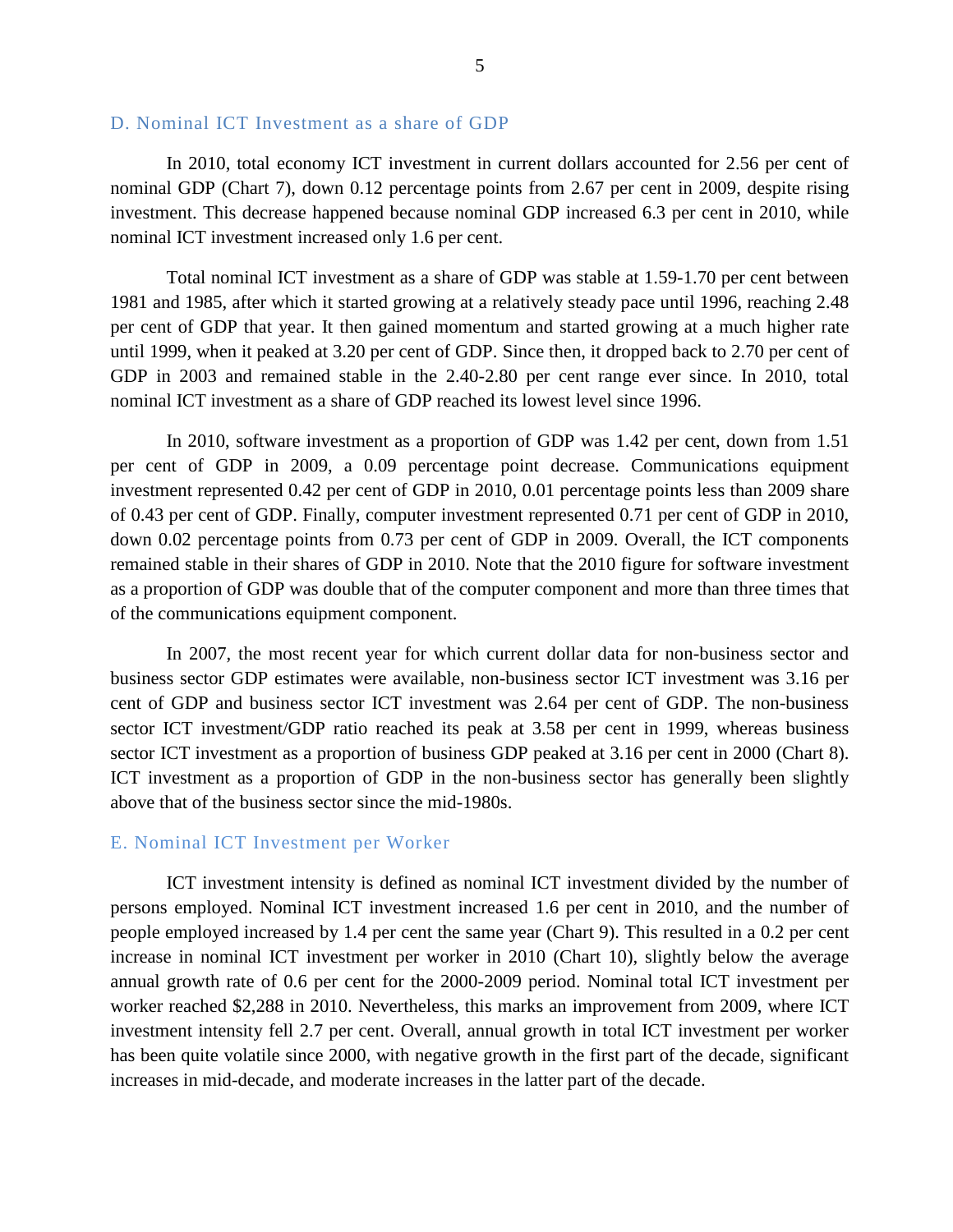Computer ICT investment per worker increased 2.0 per cent in 2010, above the average annual decrease of 2.4 per cent observed in the 2000-2009 period. Communication investment per worker increased 3.4 per cent in 2010, which is significantly higher than the average annual decrease of 4.5 per cent for this component over the 2000-2009 period. Finally, software investment per worker decreased 1.5 per cent in 2010, below the average annual increase of 5.1 per cent between 2000 and 2009.

#### **II. ICT Prices**

 $\overline{\phantom{a}}$ 

By dividing the current dollar estimates of ICT investment by the 2002 chained dollar figures, it is possible to obtain implicit price indexes for computer, communication equipment, software and total economy ICT investment.<sup>5</sup> Overall, prices for ICT investment goods decreased in 2010. Prices of total economy ICT investment goods decreased by 6.3 per cent (Chart 11), compared to the 2000-2009 period, when ICT prices decreased on average 4.6 per cent per year. This represents a reversal of the events of 2009, which was the first year total economy ICT investment prices increased since the beginning of our series in 1981. The price decreases of 2010 appear to represent a return to the usual trend of falling prices, as total ICT investment prices fell to their lowest level to date. Software investment prices were the only exception, as they fell slightly from the 2009 level but remained the highest they have been since 2005.

In 2010, computer investment prices decreased 12.6 per cent, putting its price level at 34.0 per cent of the price level observed in 2000 (Chart 12). Among the three ICT components, computer investment prices have experienced the largest decrease this decade, dropping on average 10.0 per cent per year throughout the 2000-2009 period. The rate of price decrease, however, decelerated from 2004-2009 (Chart 11).

Communications equipment investment prices decreased 9.2 per cent in 2010, putting its price level at 66.0 per cent of the 2000 price level (Chart 12). The average annual price change from 2000 to 2009 was -3.4 per cent but, again, the rate of price decreases decelerated from 2004 until 2009 (Chart 11).

In 2010, software investment prices decreased 2.1 per cent, and its price level was 88.0 per cent of the 2000 price level (Chart 12). During the 2000-2009 period, software investment prices experienced an average annual decrease of 1.2 per cent per year. Compared to computer and communications equipment investment prices, software investment prices declined at a slower pace from 2003 to 2007, after which prices for this component actually increased for two years in a row (Chart 11).

 $<sup>5</sup>$  Price series for the business and the non-business ICT investment (and their components) were also calculated, but</sup> since the price movements of the two sectors were relatively similar, they will not be discussed in detail in this report. Business sector ICT investment prices decreased by 6.7 per cent in 2010, while non-business sector ICT investment prices decreased by 4.7 per cent. During the 2000-2009 period, business sector and non-business sector ICT investment prices decreased at an average rate of 4.6 and 4.2 per cent, respectively.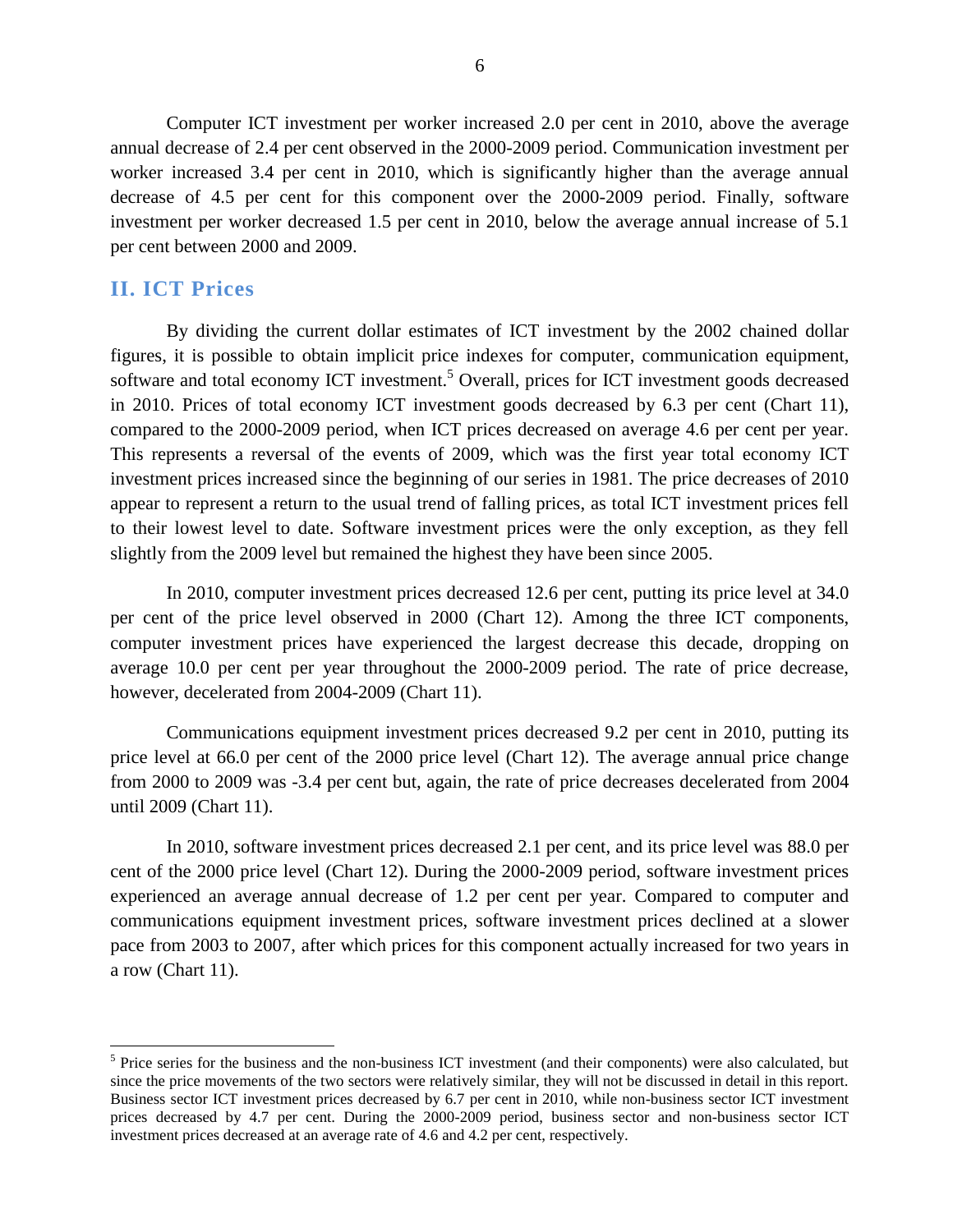To summarize, prices of all ICT components have declined substantially since 2000, with computer prices falling the most (66.0 per cent), followed by communication equipment (33.7 per cent) and finally software (12.3 per cent). It is important to keep track of price movements when dealing with current dollar figures, because those figures capture both price and volume effects. Thus, although nominal ICT investment for the total economy grew at a rate of 2.0 per cent per year for the 2000-2010 period, since prices were continually dropping real ICT investment grew at an even faster rate.

The decline in the price of ICT investment goods during the 2000-2010 period embodies both the decline in the absolute price of the components and the increase in their quality. Prices are adjusted for changes in the quality of ICT investment goods to reflect the fact that firms can now purchase much more powerful products for lower levels of investment. Hence, increases in the level of real ICT investment can be the result of (i) an increase in the quantity produced/purchased, (ii) an increase in the quality of the ICT investment goods or (iii) an increase in both quantity and quality. In general, an increase in real ICT investment is the result of both an increase in the quantity purchased and an increase in the quality of goods purchased.

Since 2003, there has been a clear negative correlation between total ICT prices and the Canada-US exchange rate (Chart 13). Because ICT investment goods in Canada are largely imported, an increase in the value of the Canadian dollar effectively decreases ICT prices. This trend is evident starting in 2003, when a 12.1 per cent increase in the value of the Canadian dollar in 2003 lead to a large 9.2 per cent fell in ICT prices. The progressively smaller appreciations for 2004 to 2008 lead to progressively smaller declines in ICT prices. When the exchange rate depreciated in 2009, total ICT prices rose significantly. In 2010, the situation reversed itself as total ICT prices fell 6.3 per cent, reflecting a 10.8 per cent appreciation of the Canadian dollar.

#### **III. Real ICT Investment**

This section examines trends in real ICT investment by looking at data measured in 2002 chained dollars. Total economy real ICT investment rose 8.4 per cent to \$59.2 billion in 2010 (Chart 14-15), above the average rate of increase of 7.0 per cent per year in the 2000-2009 period. In 2010, ICT investment grew faster in real terms than it did in nominal (8.4 per cent versus 1.6 per cent) (Chart 16). Real ICT investment also outperformed total economy investment (fixed, non-residential), which grew 7.0 per cent in 2010 (Chart 17). The improvement in real ICT investment is explained by the 6.3 per cent decrease in ICT prices as well as the 1.6 per cent increase in nominal ICT investment in 2010.

#### A. Real ICT Investment in the Business and Non-Business Sectors

The increase of 8.4 per cent in total economy ICT investment in 2010 was driven primarily by expansion in the business sector, which grew 10.5 per cent to \$48.4 billion, while the nonbusiness sector was relatively stagnant with a 0.5 per cent growth rate (Chart 14), putting it at a value of \$10.8 billion. Despite much higher business sector growth in 2010 relative to the non-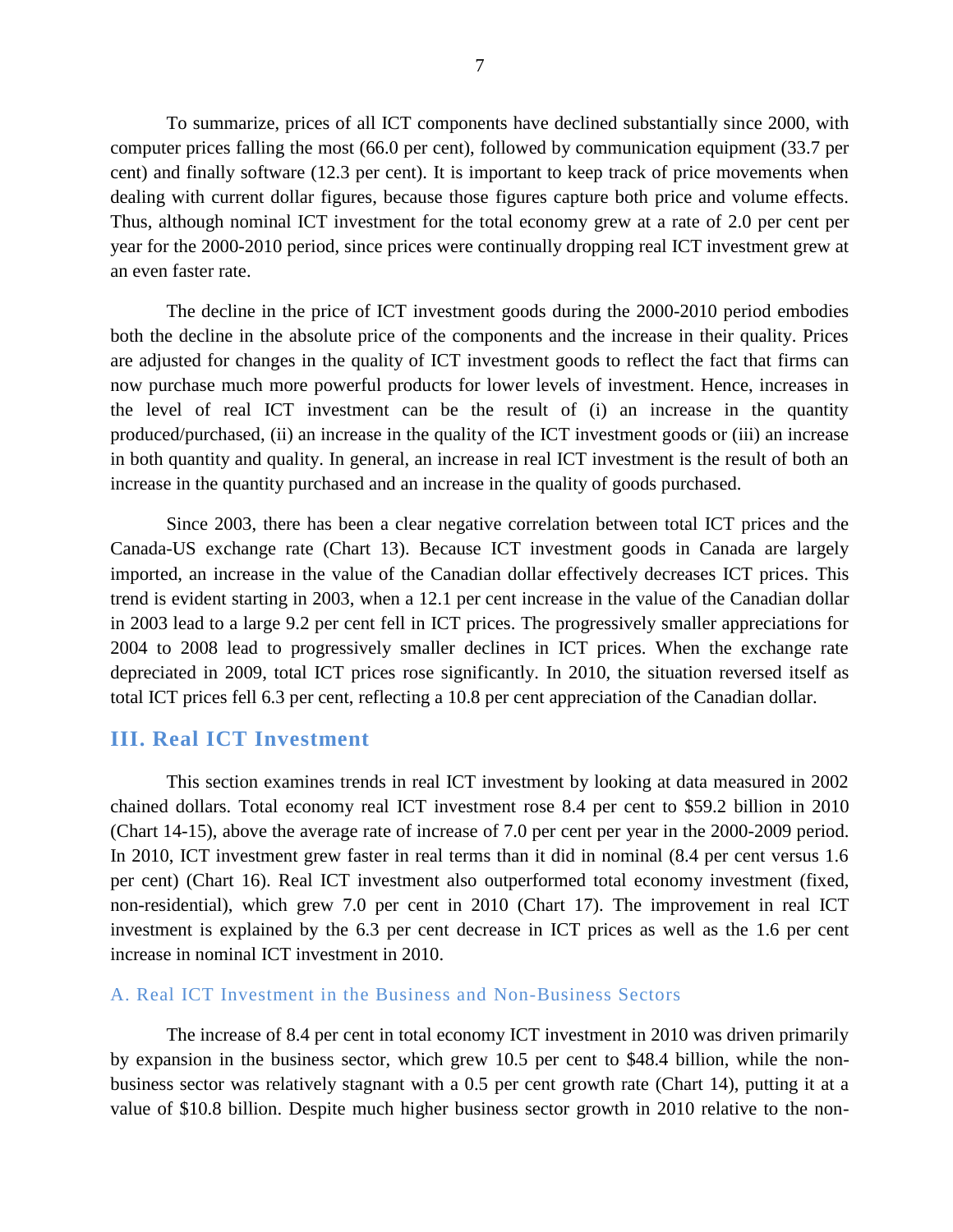business sector, non-business sector ICT investment experienced a higher average annual growth rate during the 2000-2009 period (9.6 per cent versus 6.4 per cent in the business sector). Furthermore, the 10.5 per cent increase in the business sector in 2010 followed a 10.5 per cent decline in 2009, while the low growth in the non-business sector followed a 5.1 per cent increase in 2009.

There appears to be some correlation between the growth of real business sector ICT investment and the growth of labour productivity in the Canadian business sector (Chart 18). From 2001 to 2006, when real business sector ICT investment grew an average of 9.5 per cent per year, labour productivity growth averaged 1.0 per cent per cent per year. From 2007 to 2010, however, when the growth of real business sector ICT investment slowed to 3.4 per cent per year, growth in labour productivity also declined to an average of 0.3 per cent per year. The worst years for labour productivity growth in the business sector, 2008 and 2009, were also the worst years for real ICT investment in the business sector since 2003. Of course, it is difficult to ascertain the direct effect of ICT investment on productivity, given the impact of the business cycle on both investment and productivity.

#### B. Real ICT Investment by Component

In 2010, real investment in computers increased 18.3 per cent to \$25.6 billion, even higher than its average annual growth rate of 10.0 per cent for the 2000-2009 period (Charts 19-20). This jump owes both to a large decrease in computer prices (-12.6 per cent versus 2.9 per cent in 2009), and to the increase in nominal investment (3.3 per cent versus -11.7 per cent in 2009).

Real investment in communication equipment increased 15.4 per cent to \$10.1 billion in 2010, well above the average annual growth rate of 0.3 per cent per year experienced over the 2000-2009 period. This increase of 15.1 points between 2010 and 2000-2009 was both due to the large fall in communication investment prices (-9.2 per cent versus 5.1 per cent) and a similarly large increase in nominal communications investment (4.8 per cent versus -2.6 per cent).

Real investment in software increased 1.9 per cent to \$24.6 billion in 2010, compared to an average annual growth rate of 7.9 per cent for the 2000-2009 period. This below-average growth was due to a fall in nominal investment, as nominal investment fell 0.2 per cent, much lower than the average annual increase of 6.6 per cent seen in the 2000-2009 period.

#### C. Real ICT Investment as a Share of GDP

In 2010, real ICT investment expressed as a proportion of GDP rose 0.22 percentage points to 4.80 per cent (Chart 21). Real ICT investment as a share of GDP was relatively steady at 0.26- 0.40 per cent between 1981 and 1985. However, it grew steadily from 1986 until 2010, increasing every year (with the exception of 2002 and 2009), and peaking at 4.83 per cent in 2008. The growth in the real share of ICT investment reflects the impact of continually falling ICT prices.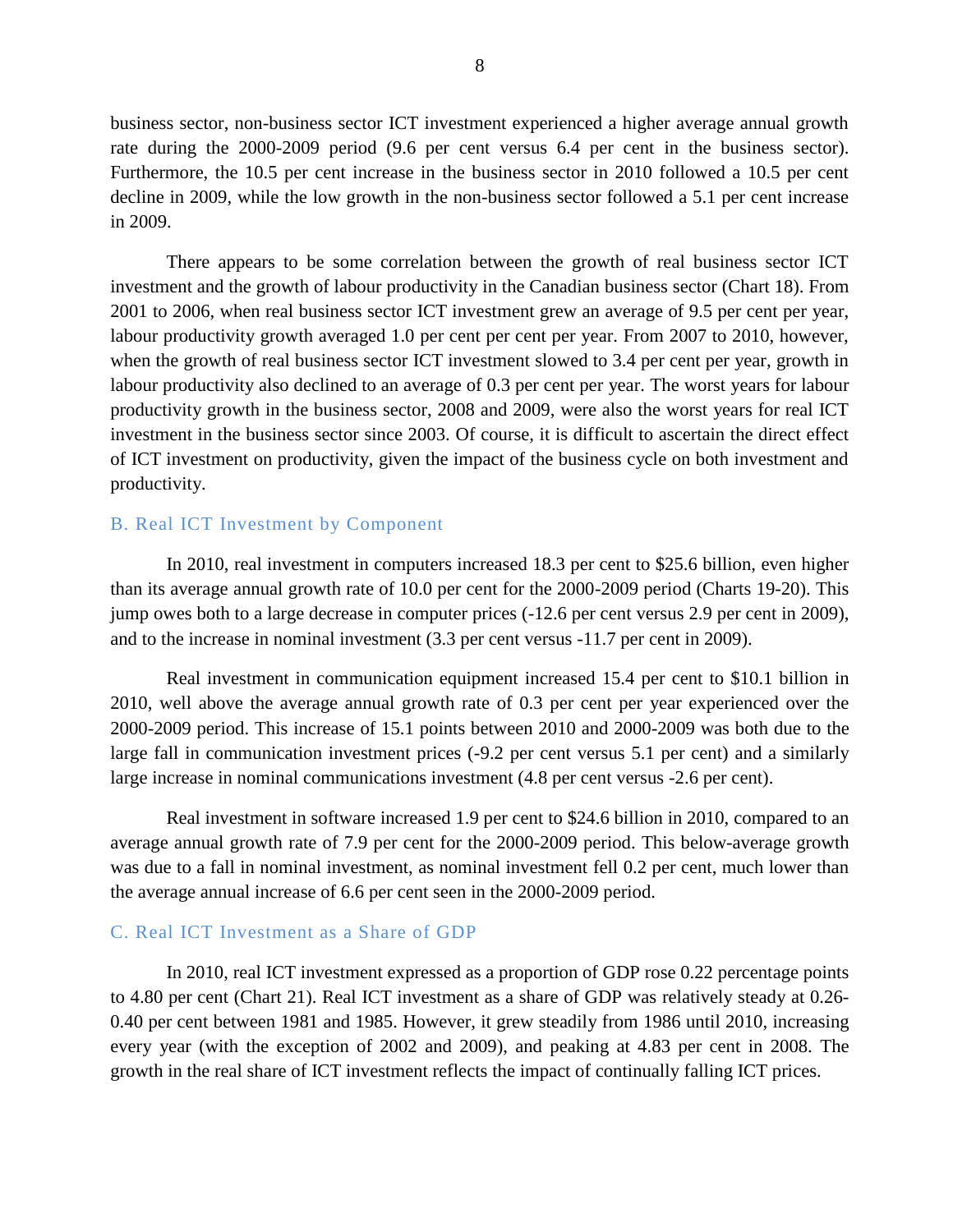By examining trends in real investment for computers, communications equipment and software as a proportion of total GDP, we can see that overall levels of investment as a proportion of GDP have increased significantly over the years for all components. The rise of real investment in computers as a proportion of GDP is the most dramatic, followed by software investment and finally communications equipment investment. The fact that computer ICT investment accounts for the largest proportion of GDP is unsurprising, given that it also experienced the largest fall in prices. Real investment in computers as a proportion of GDP increased over the 1981-2010 period from 0.01 per cent in 1987 to 2.07 per cent in 2010. The proportion of real investment in software as a share of GDP has also increased, from 0.13 in 1981 to 1.99 per cent in 2010. Finally, real investment in communication equipment as a proportion of GDP increased from 0.45 per cent in 1981 to 0.82 per cent in 2010 (Chart 21).

Business sector ICT investment as a proportion of business sector GDP was 4.73 per cent in 2010 (up 6.7 per cent or 0.3 percentage points from 2009), whereas non-business sector ICT investment represented 5.14 per cent of non-business sector GDP the same year (down 1.7 per cent or 0.09 percentage points from 2009) (Chart 22). In the business sector, investment as a share of GDP followed a similar course to that of the total economy. The share has grown steadily since 1981, with the exception of very slight declines in 2002 and 2009 (0.07 and 0.35 percentage points, respectively). In the non-business sector, growth of real ICT investment as a share of GDP has been positive for every year but three (2002, 2008 and 2010). From 2003 to 2010, the share in the non-business sector has been consistently higher than that of the business sector.

#### D. Real ICT Investment per Worker

Total economy real ICT investment per worker increased by 6.9 per cent in 2010 (Chart 23), with increases in the investment intensity of all ICT components (16.7 per cent for computers, 13.8 per cent for communication equipment and 0.6 per cent for software). Despite the negative growth in 2009, total economy real ICT investment per worker grew a cumulative 72.1 per cent since 2000, equivalent to an average annual growth rate of 5.4 per cent per year for the 2000-2009 period.

There is some correlation between the growth of real business sector ICT investment intensity and labour productivity in the business sector. From 2003 to 2007, when the growth of real business sector ICT investment intensity averaged 11.0 per cent per year, labour productivity grew an average of 0.9 per cent per year (Chart 24). When real business sector ICT investment intensity declined to an average of 1.6 per cent per year from 2008 to 2010, the growth of labour productivity in the business sector also slowed to 0.3 per cent per year. The worst years for labour productivity growth in the business sector, 2008 and 2009, were also the worst years for growth in real ICT investment intensity in the business sector since 2002. As in the case of real business sector ICT investment, it is difficult to determine the direct impact of ICT investment intensity on labour productivity, given effects of the business cycle on both factors.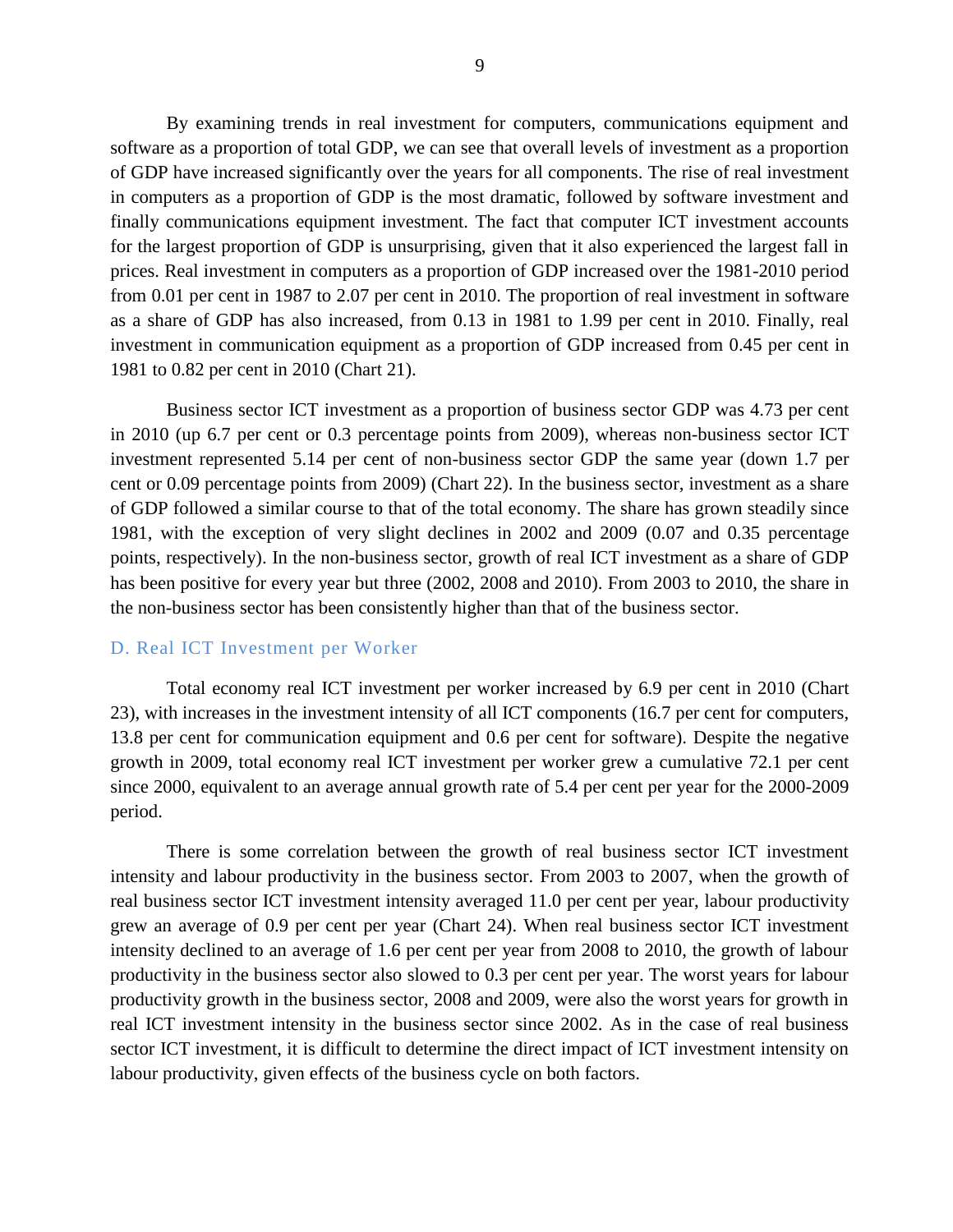It is interesting to note, once again, that ICT investment intensity trends in chained dollars and in current dollars do not necessarily correspond. Total ICT investment per worker in current dollars increased only 6.0 per cent cumulatively during the 2000-2010 period, an average annual increase of 0.6 per cent. Furthermore, during this same period, nominal investment per worker by component fell for computers and communication equipment and increased for software. In contrast, all three real ICT investment components experienced strong growth during this period. As discussed earlier, higher real growth rates relative to nominal growth rates reflect the fact that prices fell over the period.

#### **IV. Conclusion**

ICT investment has made a strong comeback in Canada following the decline in investment seen during the 2009 recession. Nominal ICT investment performance in Canada for 2010 was positive, with total economy ICT investment increasing 1.6 per cent in current dollars to \$38.9 billion, slightly below the average growth rate of 2.1 per cent experienced during the 2000-2009 period. Total economy real ICT investment fared very well in 2010, increasing 8.4 per cent to \$59.2 billion due to a combination of falling price levels and increasing nominal investment. The recovery of real ICT investment following its 7.7 per cent decline in 2009 will have a positive impact on overall labour productivity. This is already evident in the business sector, which experienced a 1.6 per cent growth in labour productivity in 2010 alongside its 10.5 per cent increase in real ICT investment and 9.7 per cent growth in real ICT investment intensity.

Total economy ICT investment prices fell by 6.3 per cent in 2010, returning to the trend of declining prices that was interrupted during the recession in 2009. This price decrease owes partly to the 10.8 per cent appreciation of the Canadian dollar relative the US dollar in 2010, given that Canada imports a significant amount of its ICT capital.

The increase in nominal ICT investment in 2010 was due entirely to the business sector. Non-business sector ICT investment decreased 4.2 per cent, while business sector ICT investment improved 3.1 per cent. In real terms, ICT investment in the business sector and the non-business sector increased by 10.5 and 0.5 per cent, respectively.

In spite of a strong showing for overall ICT investment performance following the recession, software ICT investment remains stagnant. Software was the only component to experience negative nominal investment growth (0.2 per cent) in 2010, despite the fact that it experienced the highest average annual growth rate of nominal investment over the 2000-2009 period. Following the price increases of 2009, software prices remain at their highest level since 2005.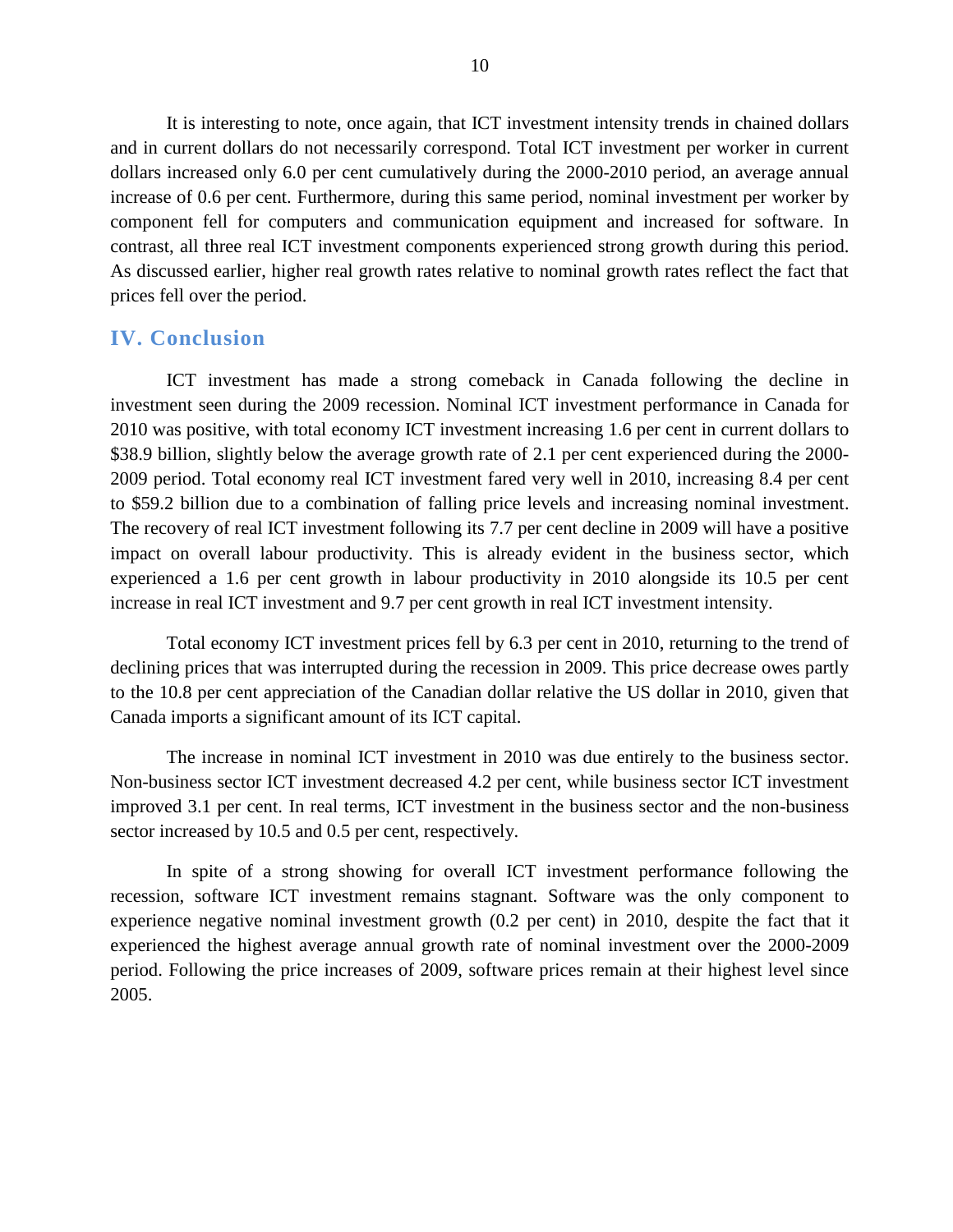#### **References**

- Centre for the Study of Living Standards (2008) "The Canada-U.S. ICT Investment Gap in 2007: Narrowing but Progress Still Needed," CSLS Research Note 2008-1, available online at [http://www.csls.ca/notes/Note2008-1.pdf.](http://www.csls.ca/notes/Note2008-1.pdf)
- Sharpe, Andrew (2005) "What Explains the Canada-US ICT Investment Gap?" *International Productivity Monitor*, Fall, pp. 21-38.
- Sharpe, Andrew (2006) "The Relationship between ICT Investment and Productivity in the Canadian Economy: A Review of the Evidence," CSLS Research Report 2006-05, available online at [http://www.csls.ca/reports/csls2006-05.pdf.](http://www.csls.ca/reports/csls2006-05.pdf)
- Sharpe, Andrew (2010) "The Canada-U.S. ICT Investment Gap in 2008: Gains in Communications Equipment and Losses in Computers," CSLS Research Note 2010-01, available online at [http://www.csls.ca/notes/Note2010-01.pdf.](http://www.csls.ca/notes/Note2010-01.pdf)
- Sharpe, Andrew and Jean-Francois Arsenault (2008a) "ICT Investment and Productivity: A Provincial Perspective," CSLS Research Report 2008-6, available online at [http://www.csls.ca/reports/csls2008-6.pdf.](http://www.csls.ca/reports/csls2008-6.pdf)
- Sharpe, Andrew and Jean-Francois Arsenault (2008b) "The Canada-US ICT Investment Gap: An Update," CSLS Research Report 2008-1, available online at [http://www.csls.ca/reports/csls2008-1.pdf.](http://www.csls.ca/reports/csls2008-1.pdf)
- Sharpe, Andrew and Ricardo de Avillez (2010) "Canada-US ICT Investment in 2009: The ICT Investment per Worker Gap Widens," CSLS Research Report 2010-08, available online at <http://www.csls.ca/reports/csls2010-08.pdf>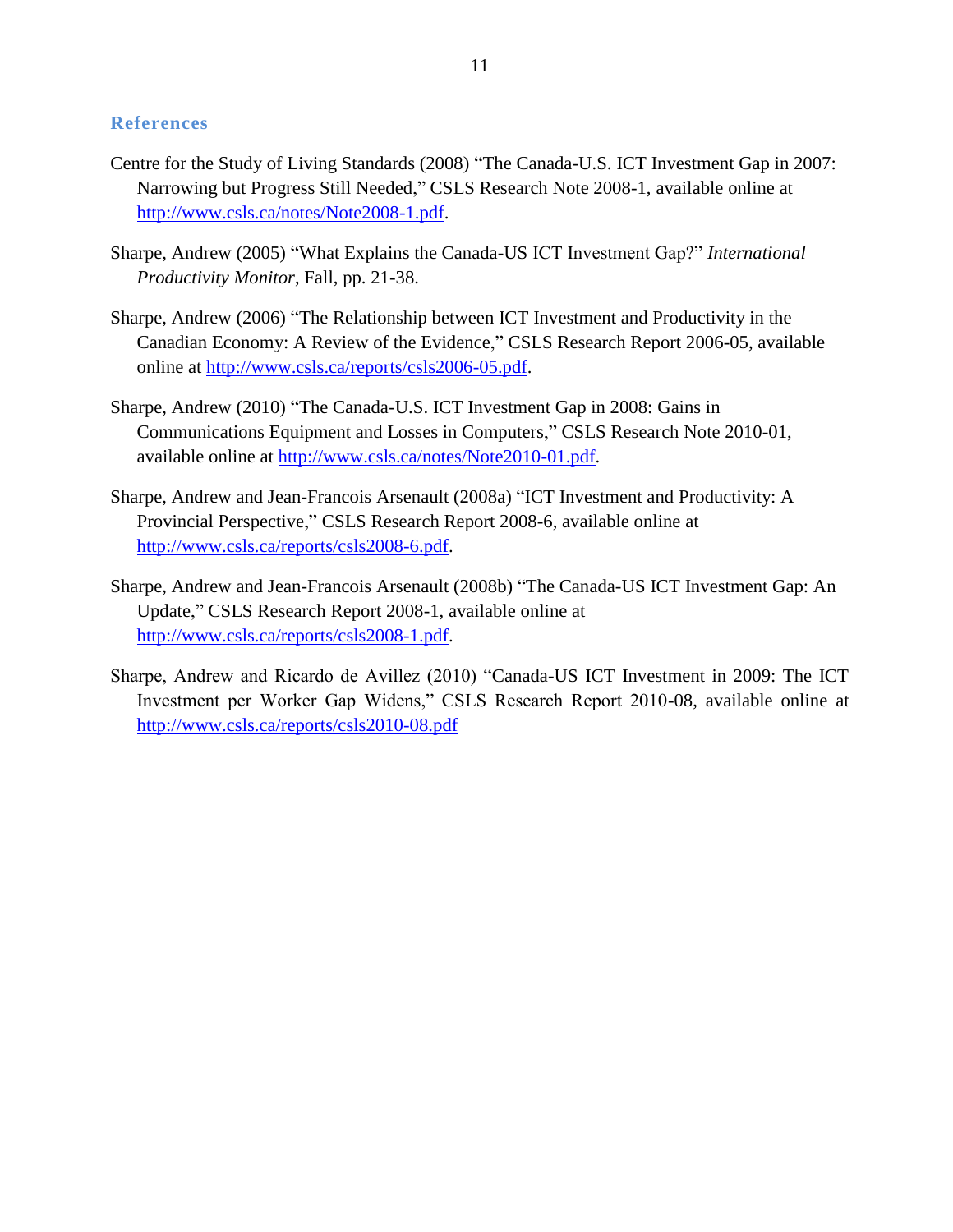#### **Charts**





**Source:** CSLS ICT Database, which was built using Statistics Canada estimates.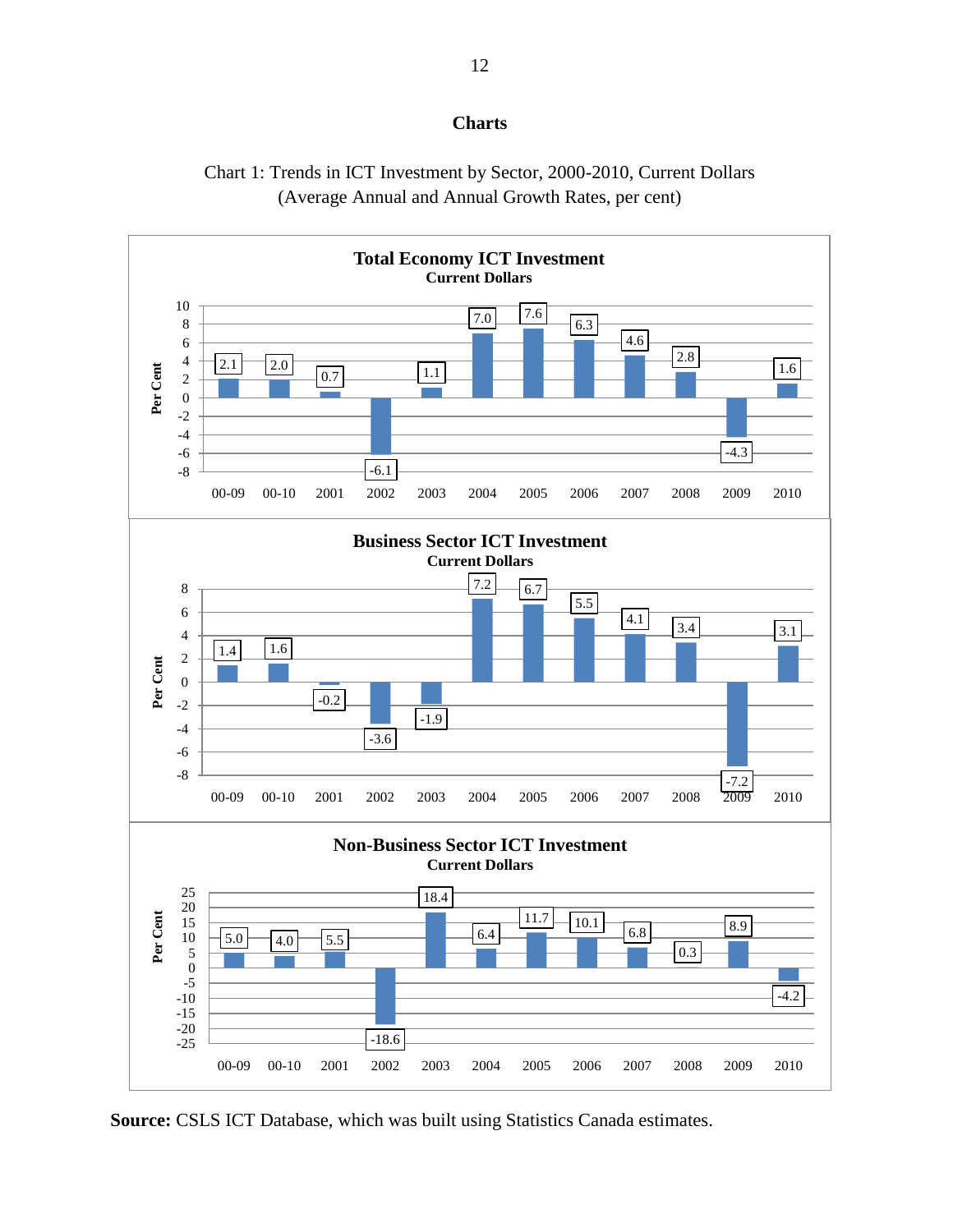

**Source:** CSLS ICT Database, which was built using Statistics Canada estimates.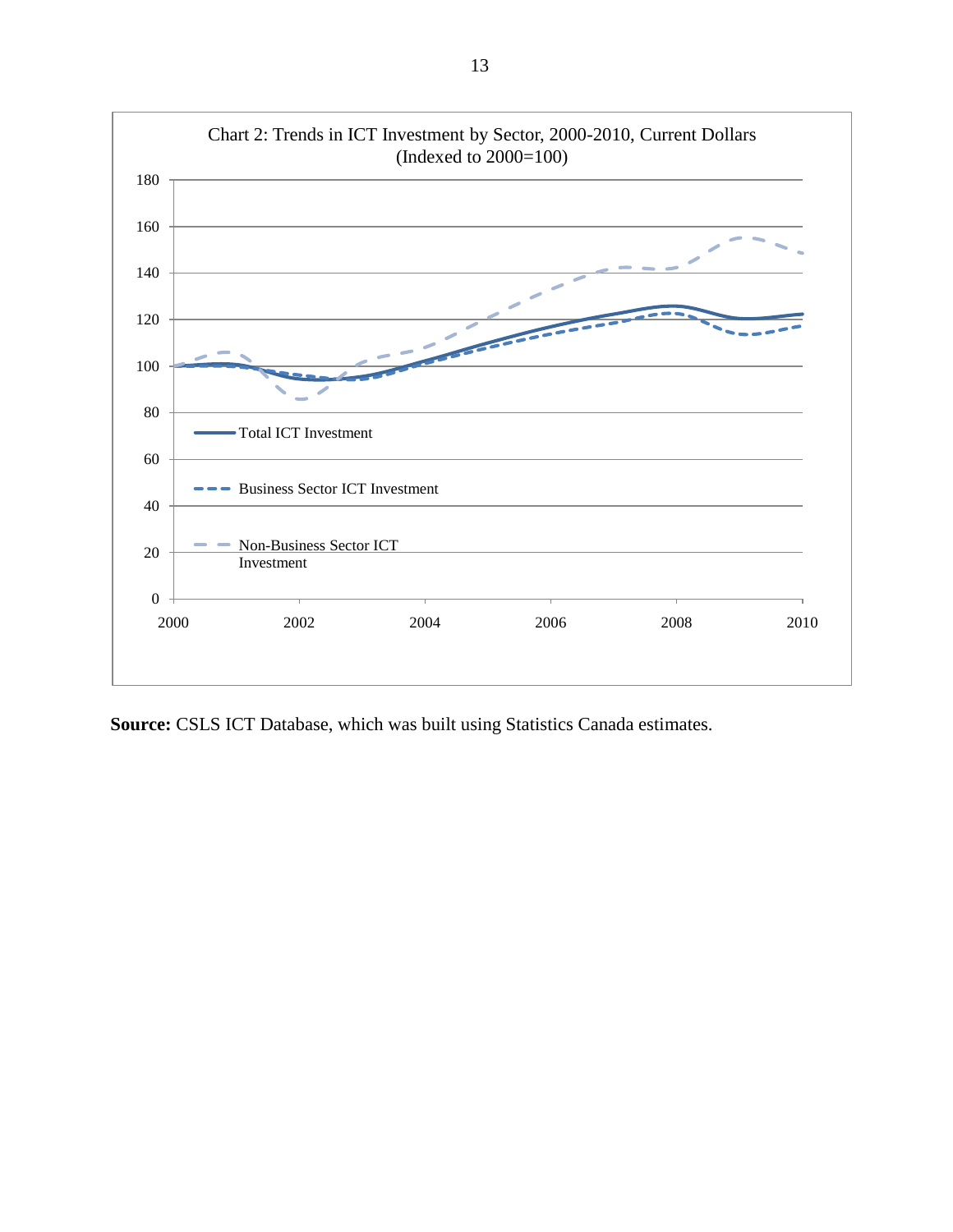#### Chart 3: Total Economy ICT Investment and Total Economy Investment (Fixed, Non Residential), 2000-2010, Current Dollars



(Average Annual and Annual Growth Rates, per cent)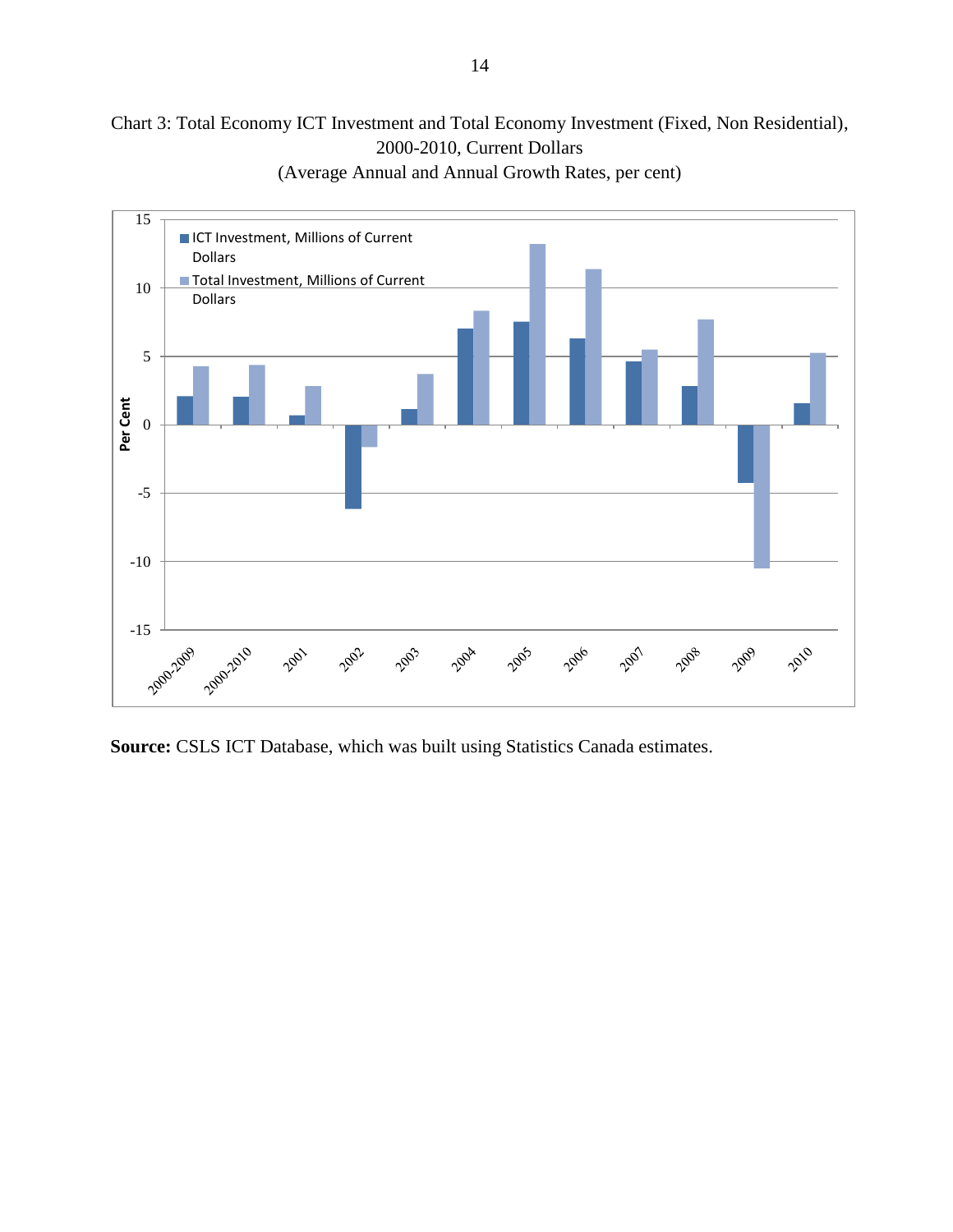

#### Chart 4: Trends in ICT Investment by Component, 2000-2010, Current Dollars (Average Annual and Annual Growth Rates, per cent)

**Source:** CSLS ICT Database, which was built using Statistics Canada estimates.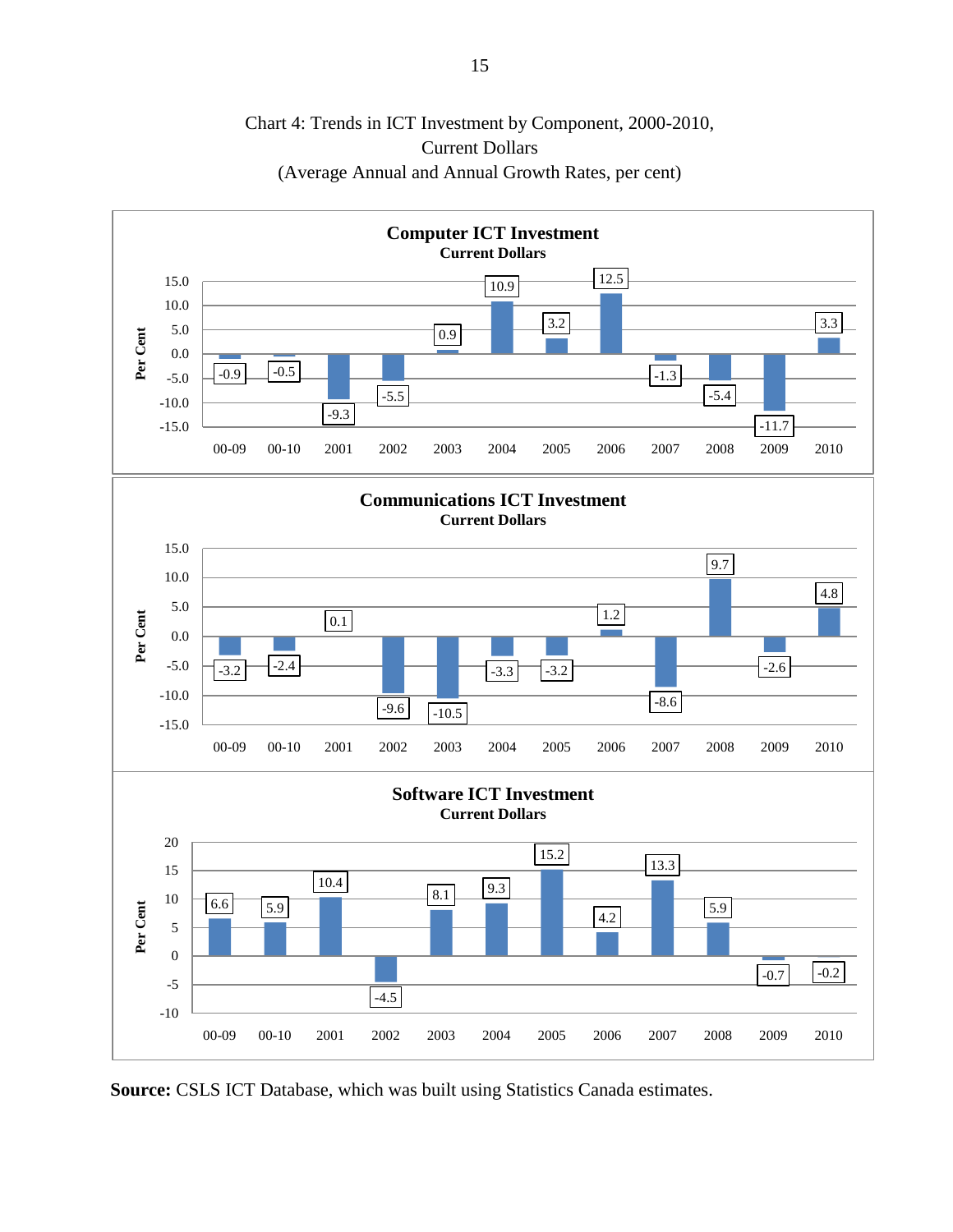

**Source:** CSLS ICT Database, which was built using Statistics Canada estimates.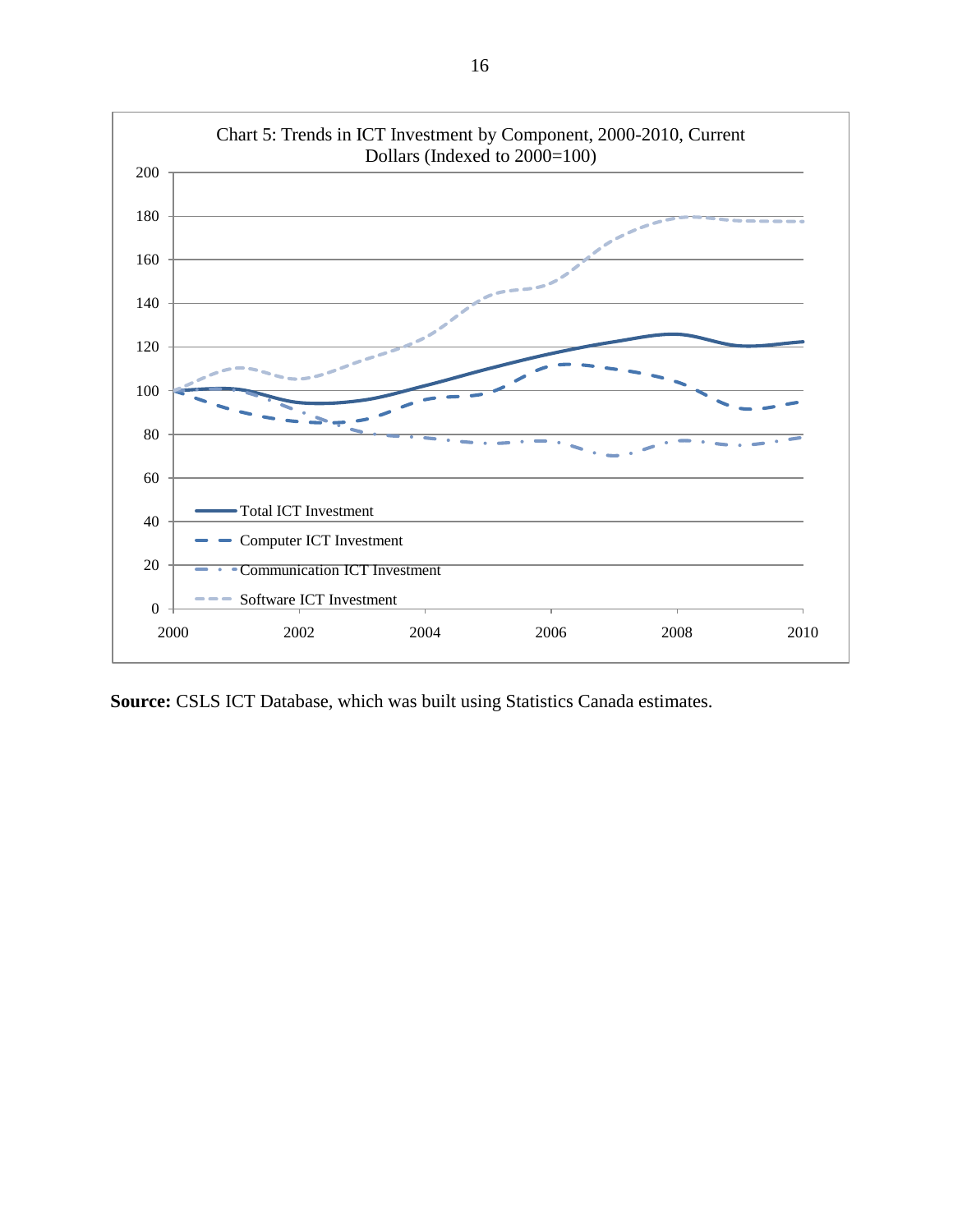

**Source:** CSLS ICT Database, which was built using Statistics Canada estimates.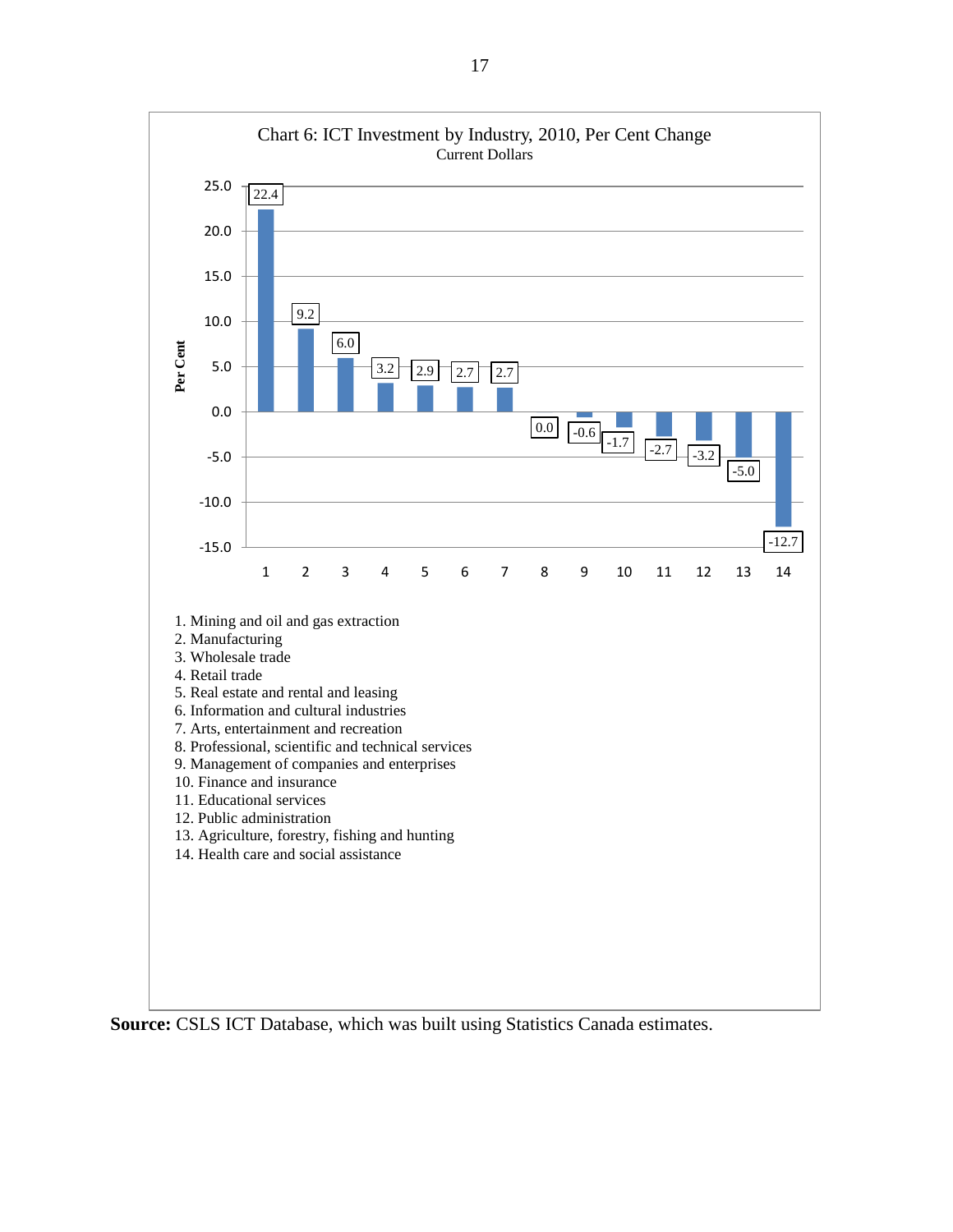

Chart 7: Trends in ICT Investment by Component as a Proportion of GDP, 1981-2010, Per Cent, Current Dollars

**Source:** CSLS ICT Database, which was built using Statistics Canada estimates.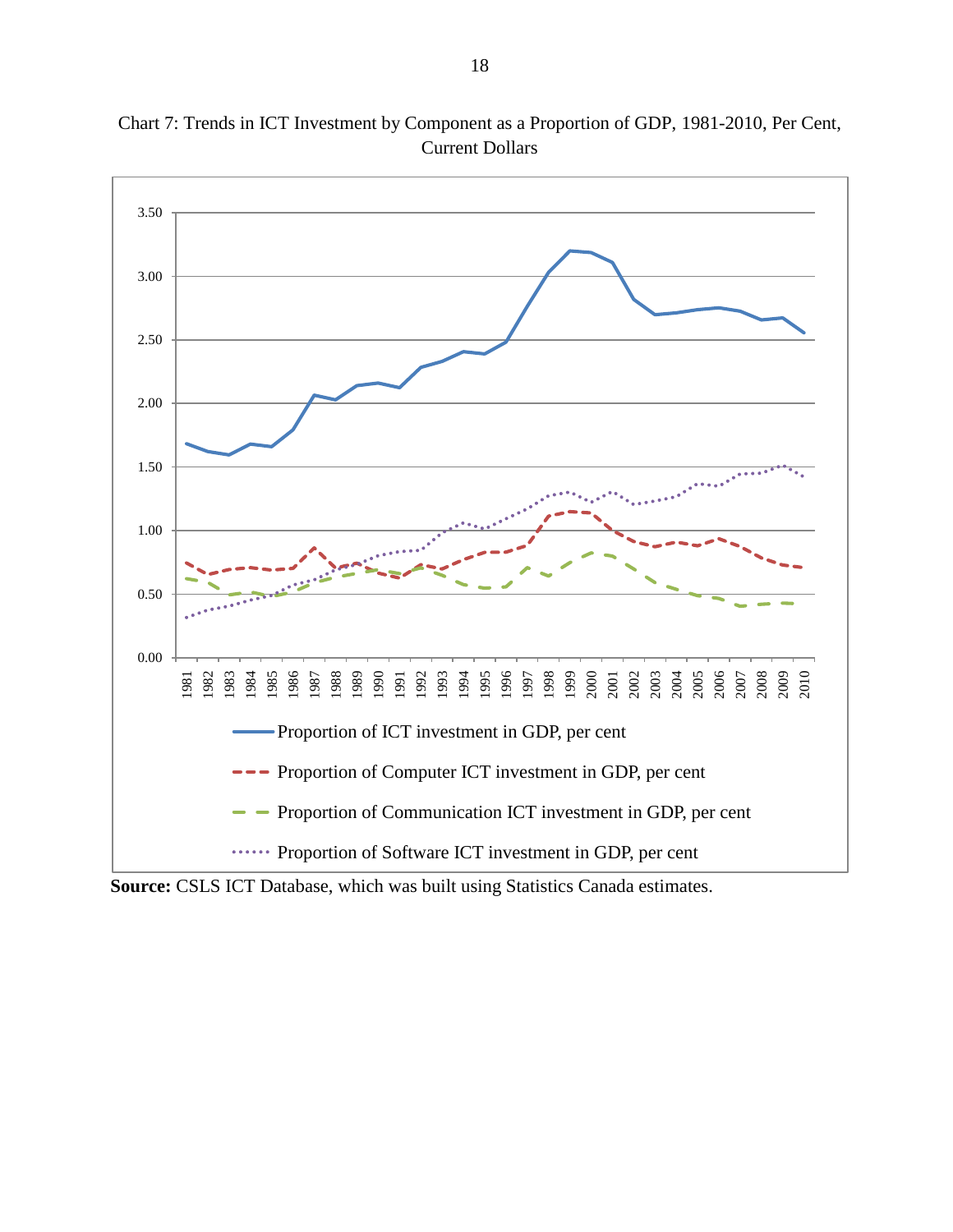Chart 8: ICT Investment as a Proportion of GDP by Total Economy, Business Sector and Non-Business Sector, 1981-2010, Current Dollars



**Note:** GDP data expressed in current dollars for 2008, and 2010 for the business and non-business sectors are not available.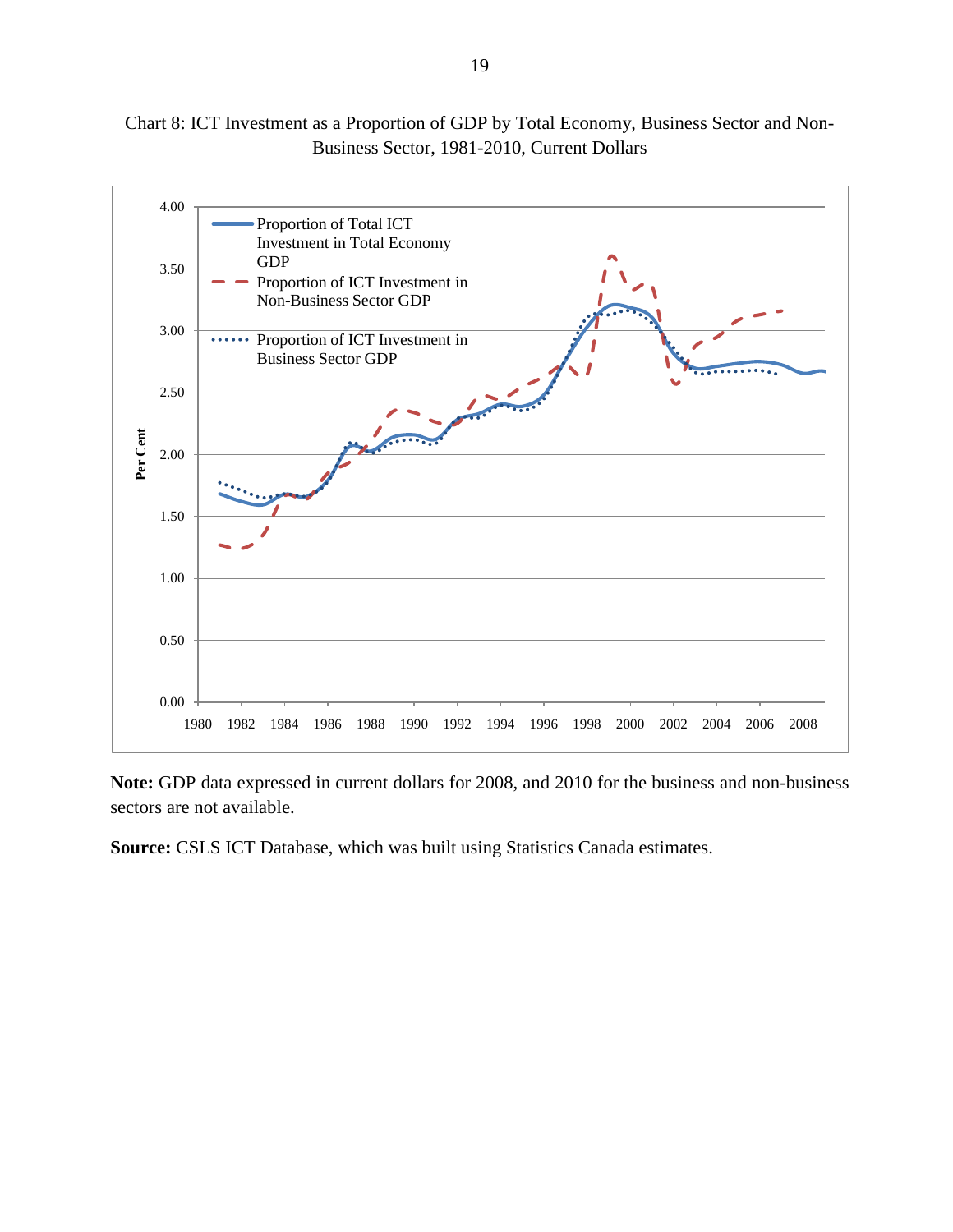

Chart 9: Number of Workers in the Total Economy, Business Sector, and Non-Business Sector, 2000-2010 (Annual Growth Rates, per cent)

**Source:** CSLS ICT Database, which was built using Statistics Canada estimates.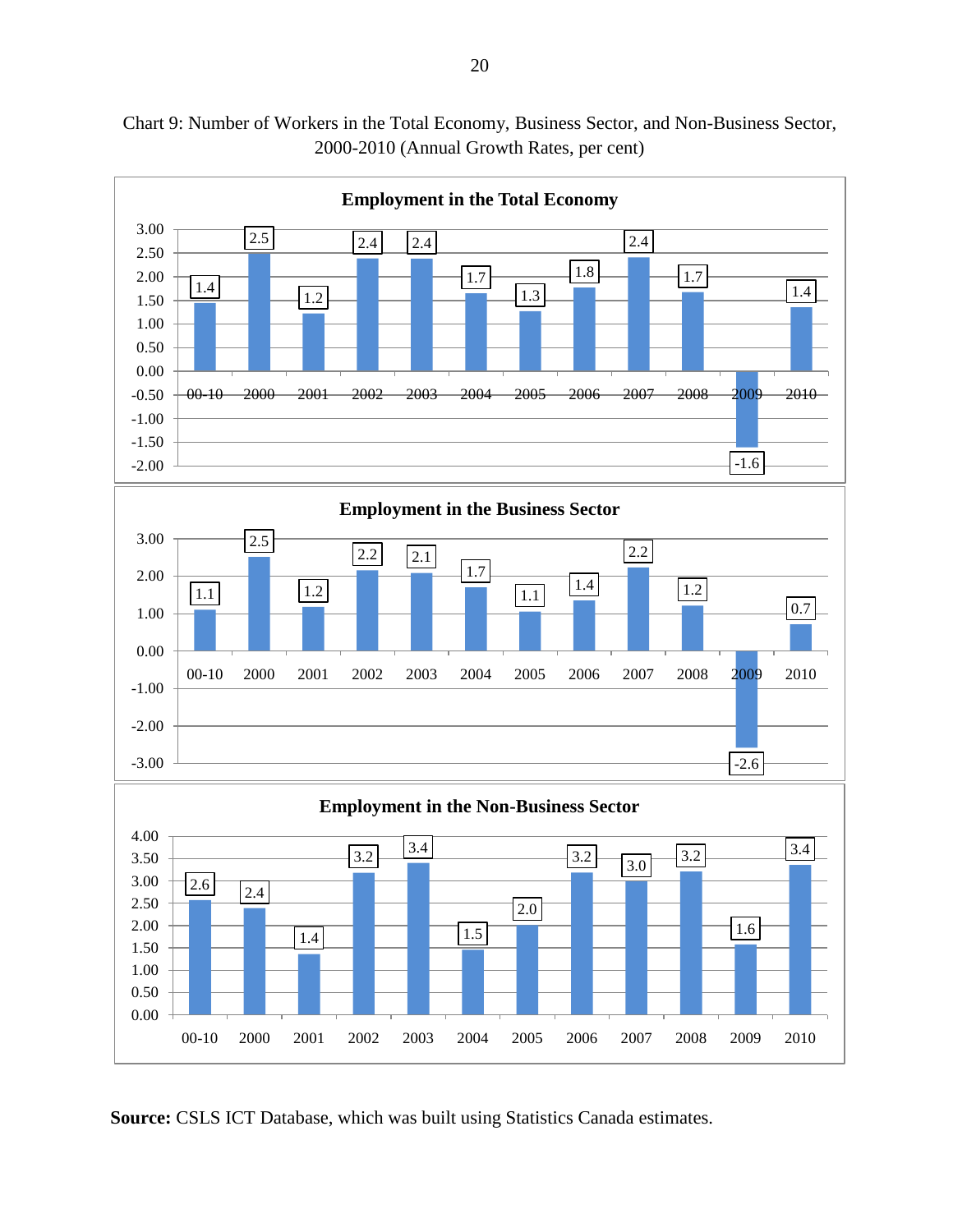

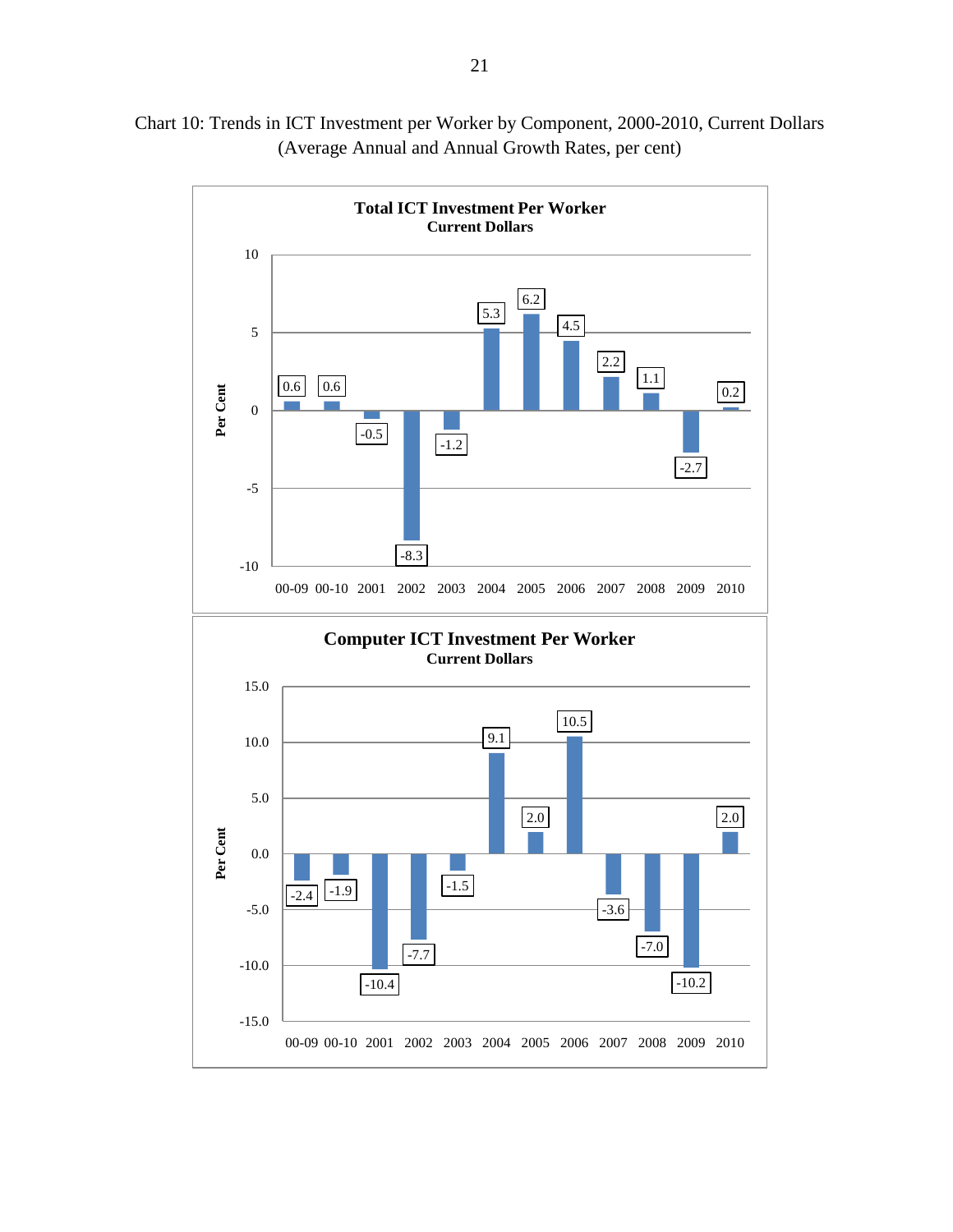



**Source:** CSLS ICT Database, which was built using Statistics Canada estimates.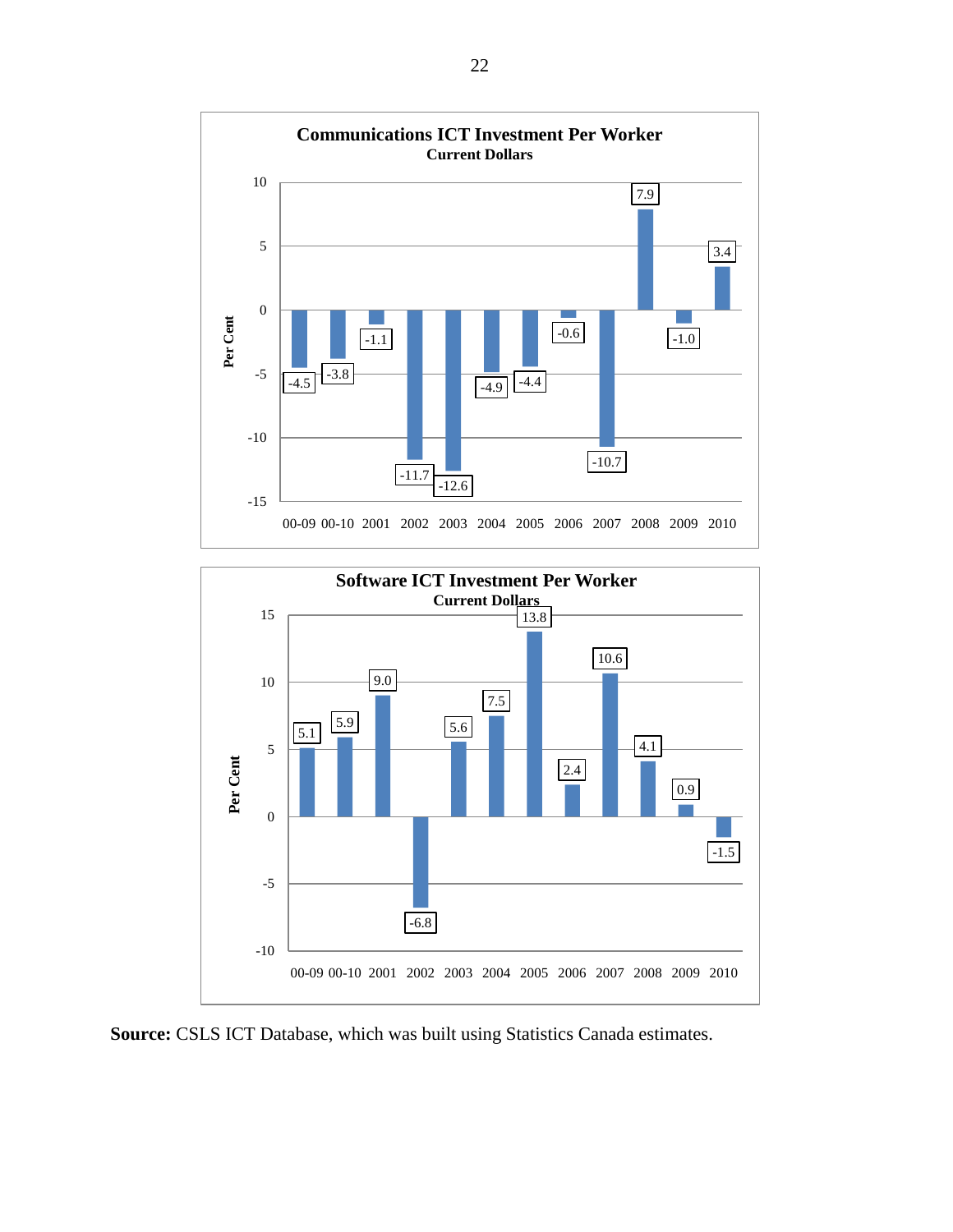

Chart 11: Trend in Price of ICT Goods by Component, 2000-2010, 2002 base year (Average Annual and Annual Growth Rates, per cent)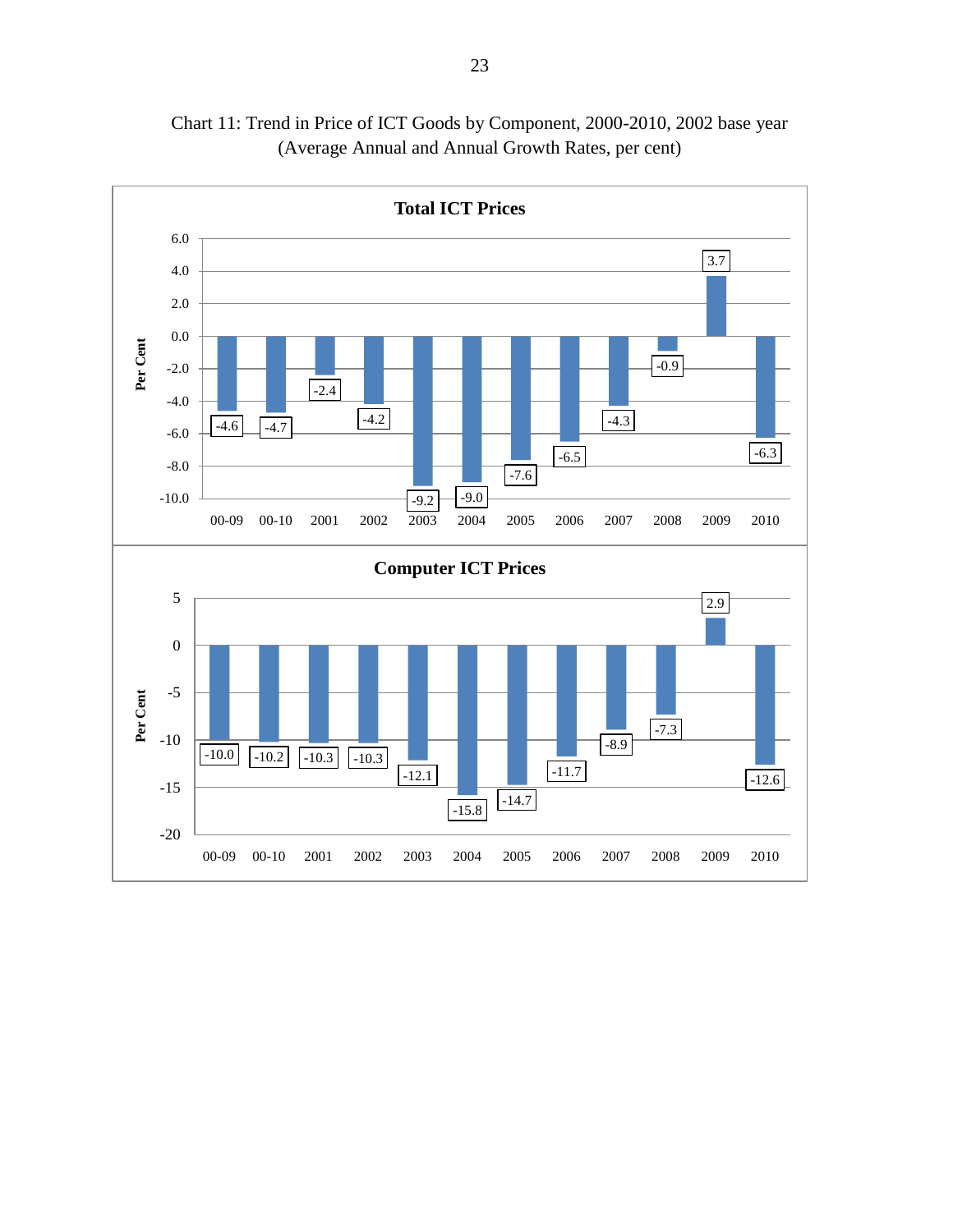

**Source:** CSLS ICT Database, which was built using Statistics Canada estimates.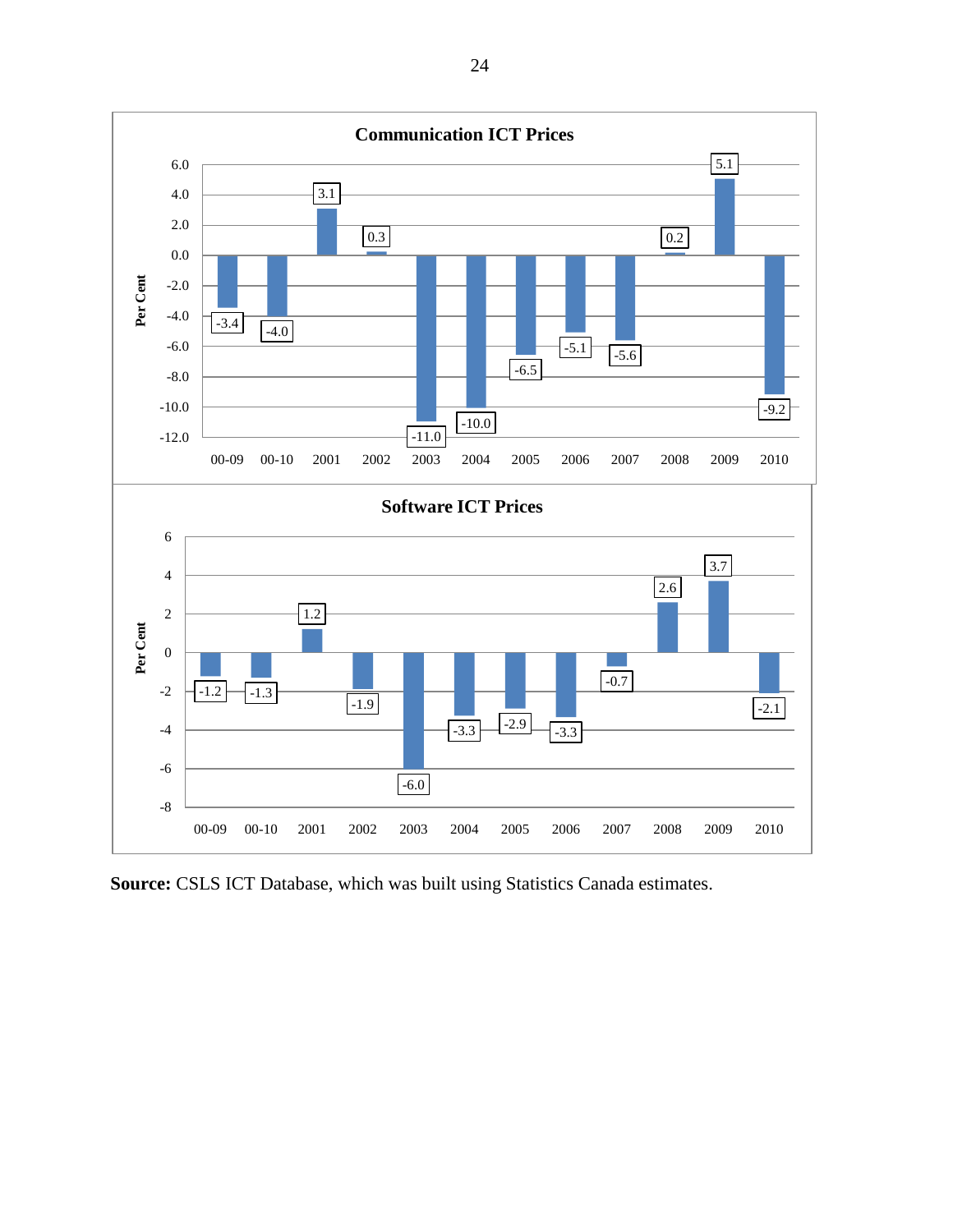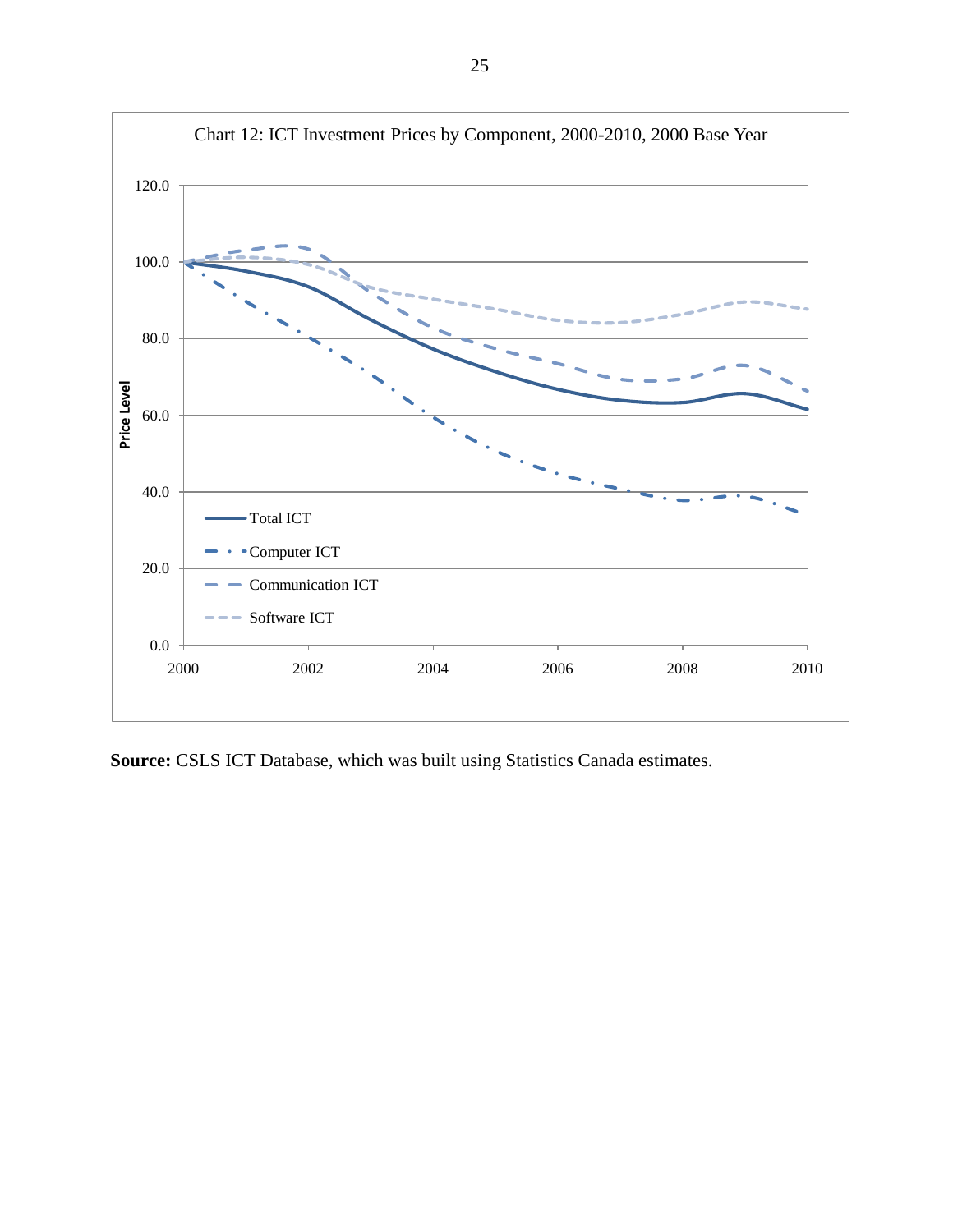

**Source:** CSLS ICT Database, which was built using Statistics Canada estimates.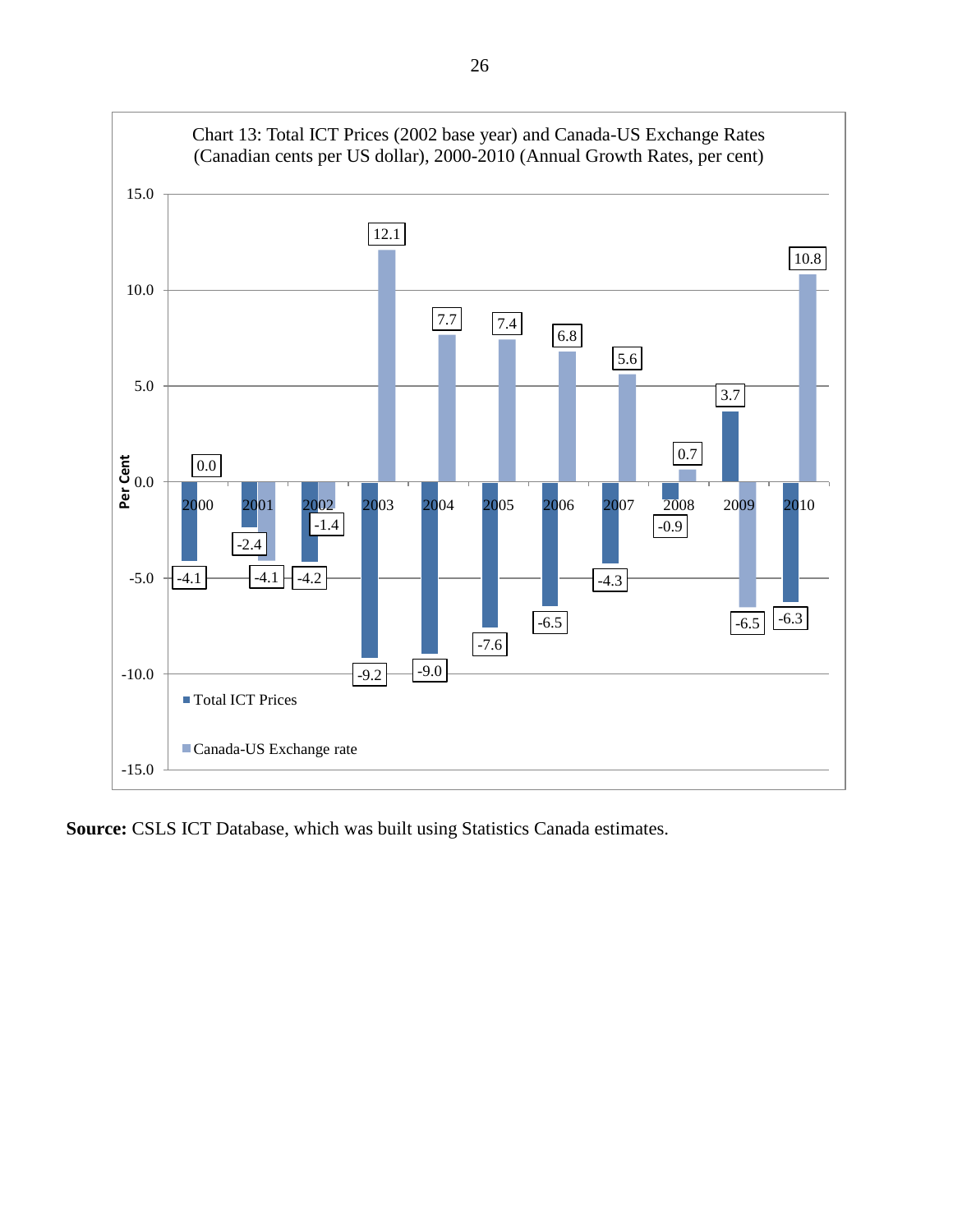

Chart 14: Trends in Real ICT Investment by Sector, 2000-2010, 2002 Chained Dollars (Average Annual and Annual Growth Rates, per cent)

**Source:** CSLS ICT Database, which was built using Statistics Canada estimates.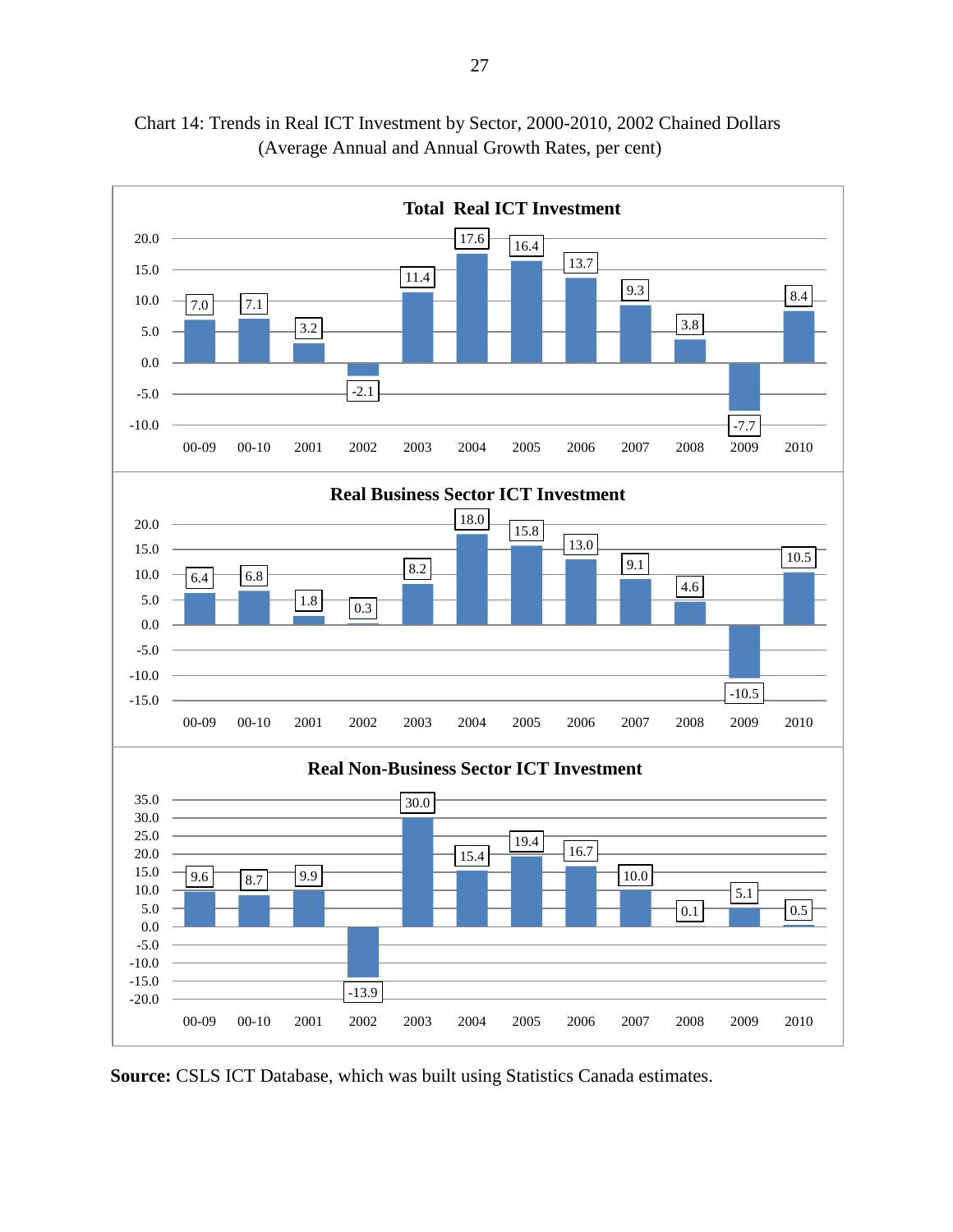

**Source:** CSLS ICT Database, which was built using Statistics Canada estimates.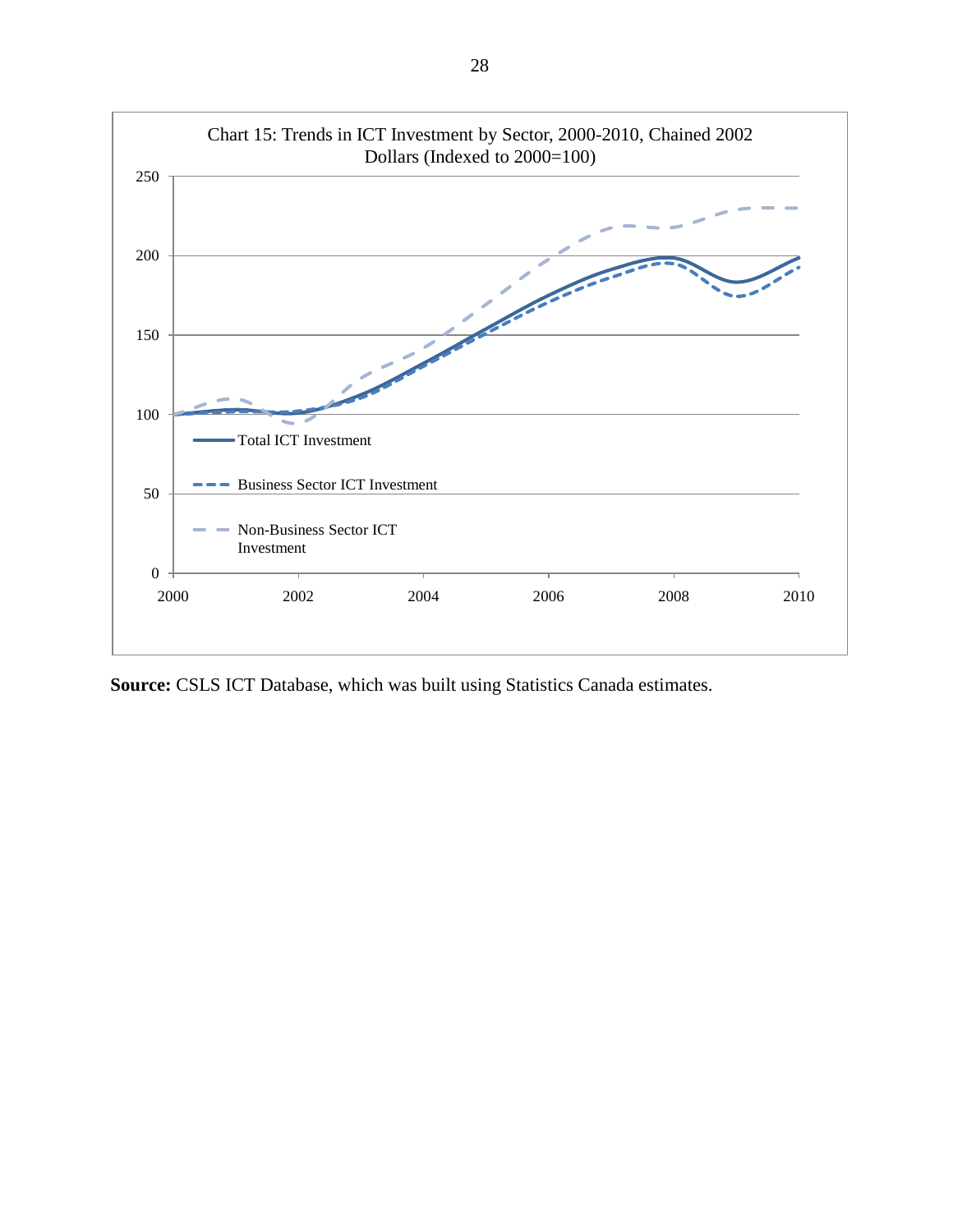

**Source:** CSLS ICT Database, which was built using Statistics Canada estimates.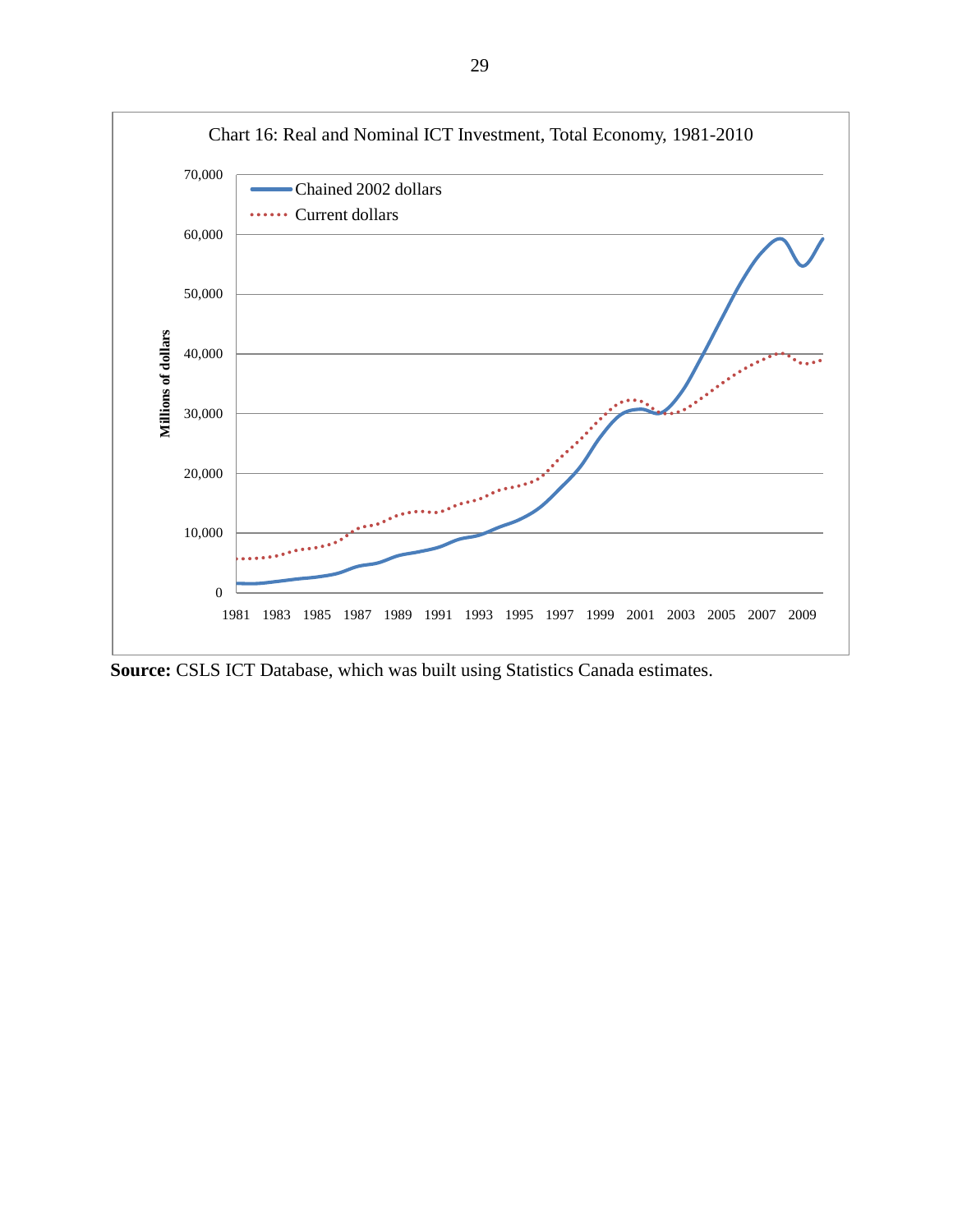

Chart 17: Total Economy ICT Investment and Total Economy Investment (Fixed, Non Residential), 2000-2010, 2002 Chained Dollars (Average Annual and Annual Growth Rates, per cent)

**Source:** CSLS ICT Database, which was built using Statistics Canada estimates.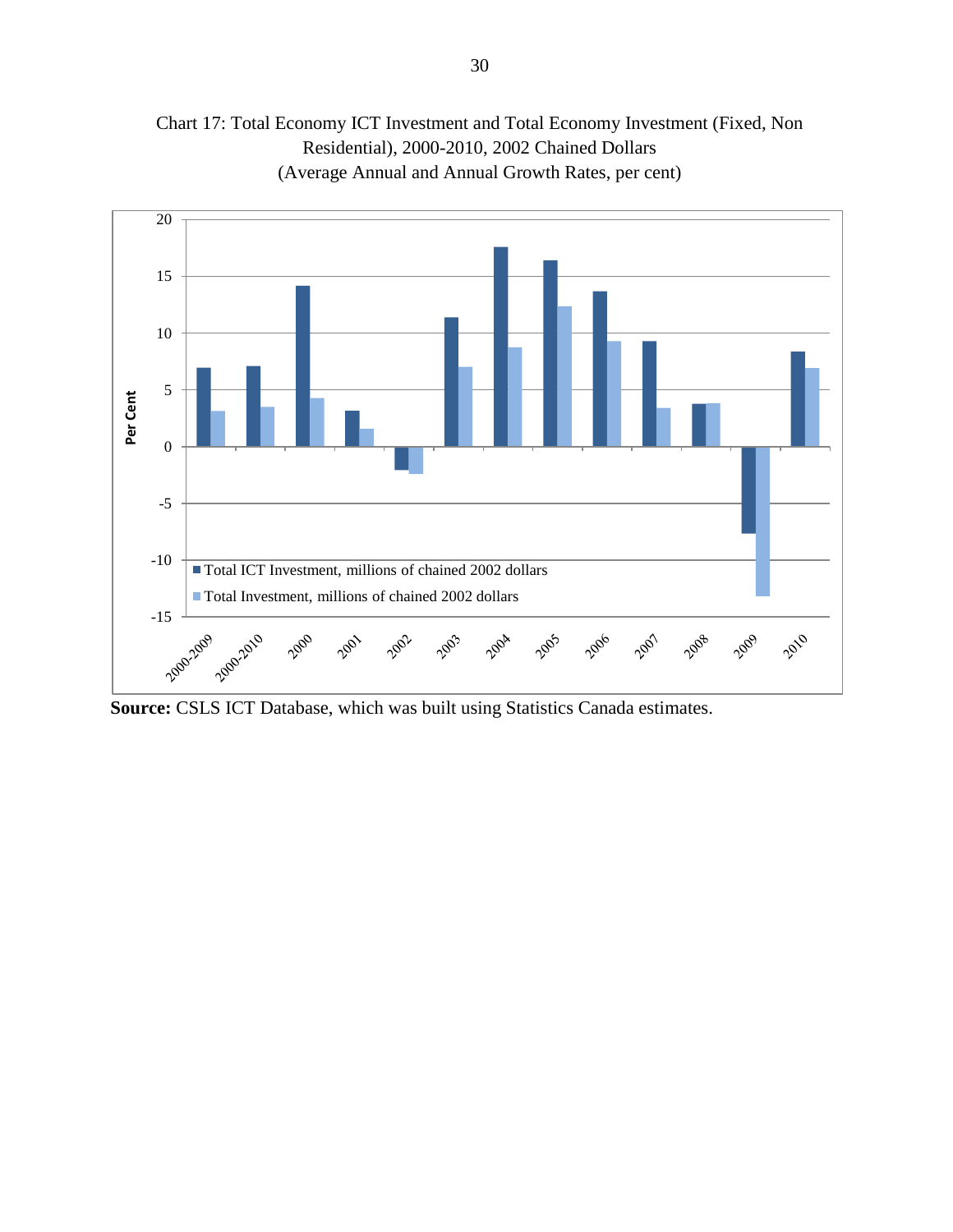

**Source:** CSLS ICT Database, which was built using Statistics Canada estimates. Labour productivity data is from Statistics Canada, CANSIM Table 383-0008.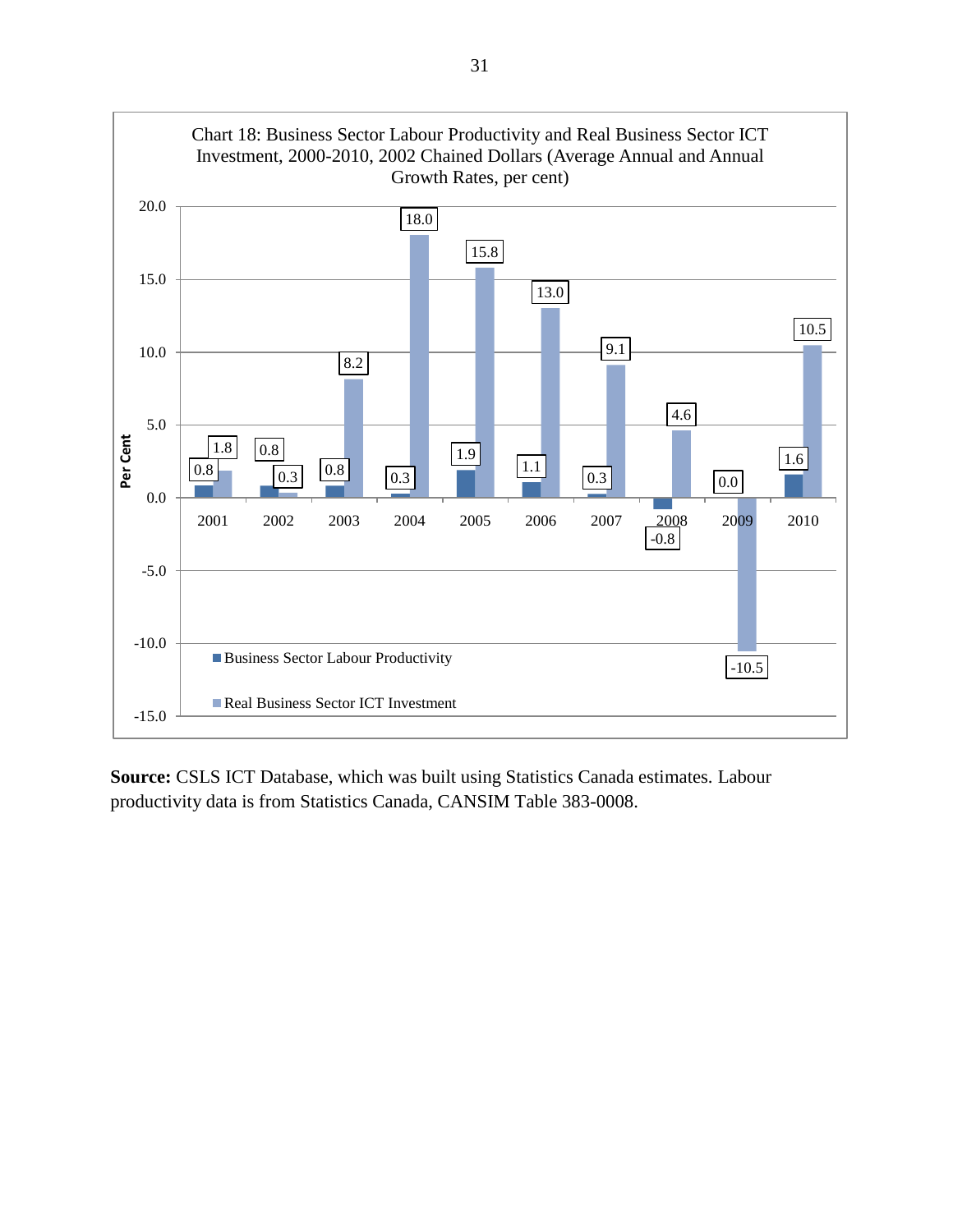

Chart 19: Trends in ICT Investment by Component, 2000-2010, 2002 Chained Dollars (Average Annual and Annual Growth Rates, per cent)

**Source:** CSLS ICT Database, which was built using Statistics Canada estimates.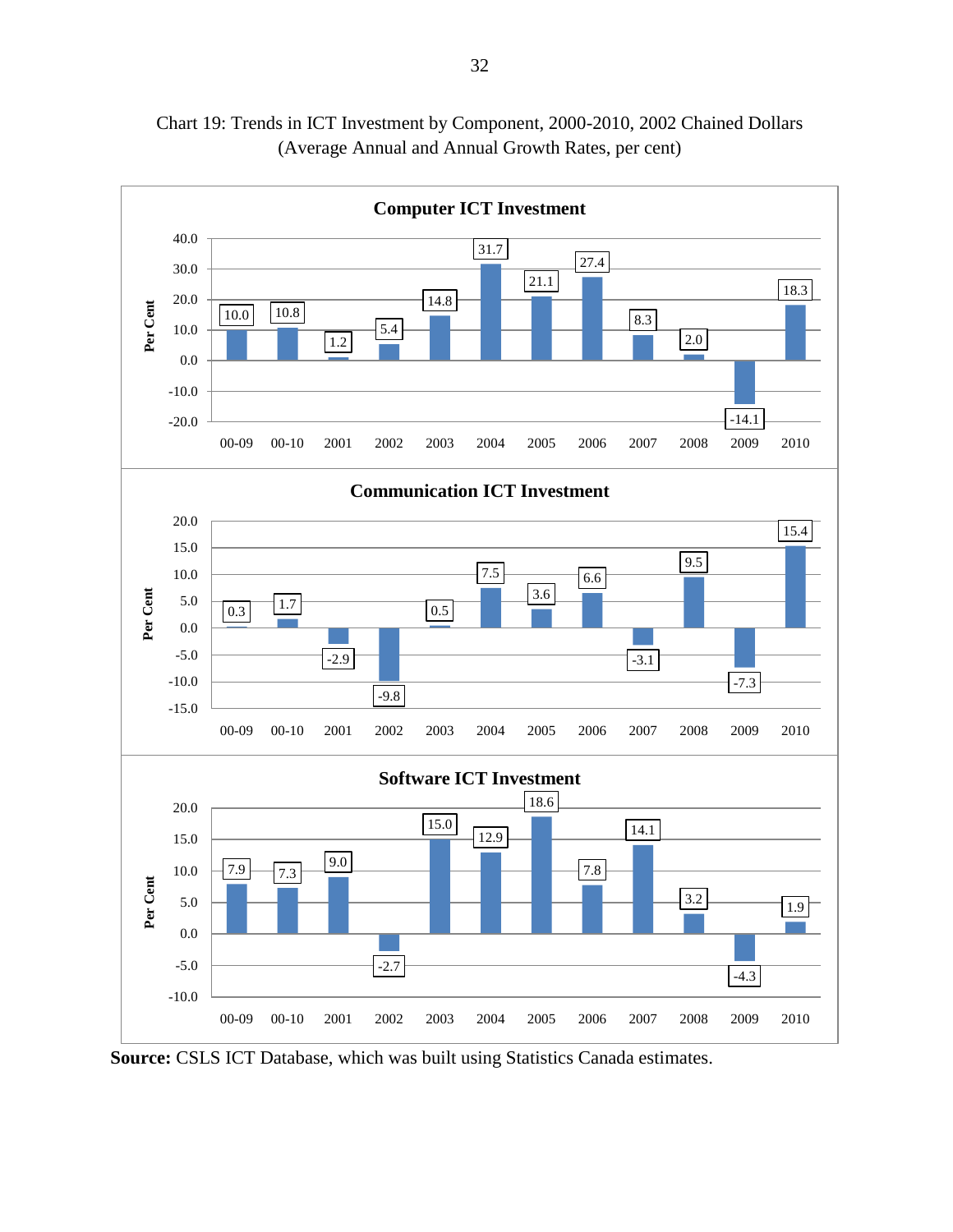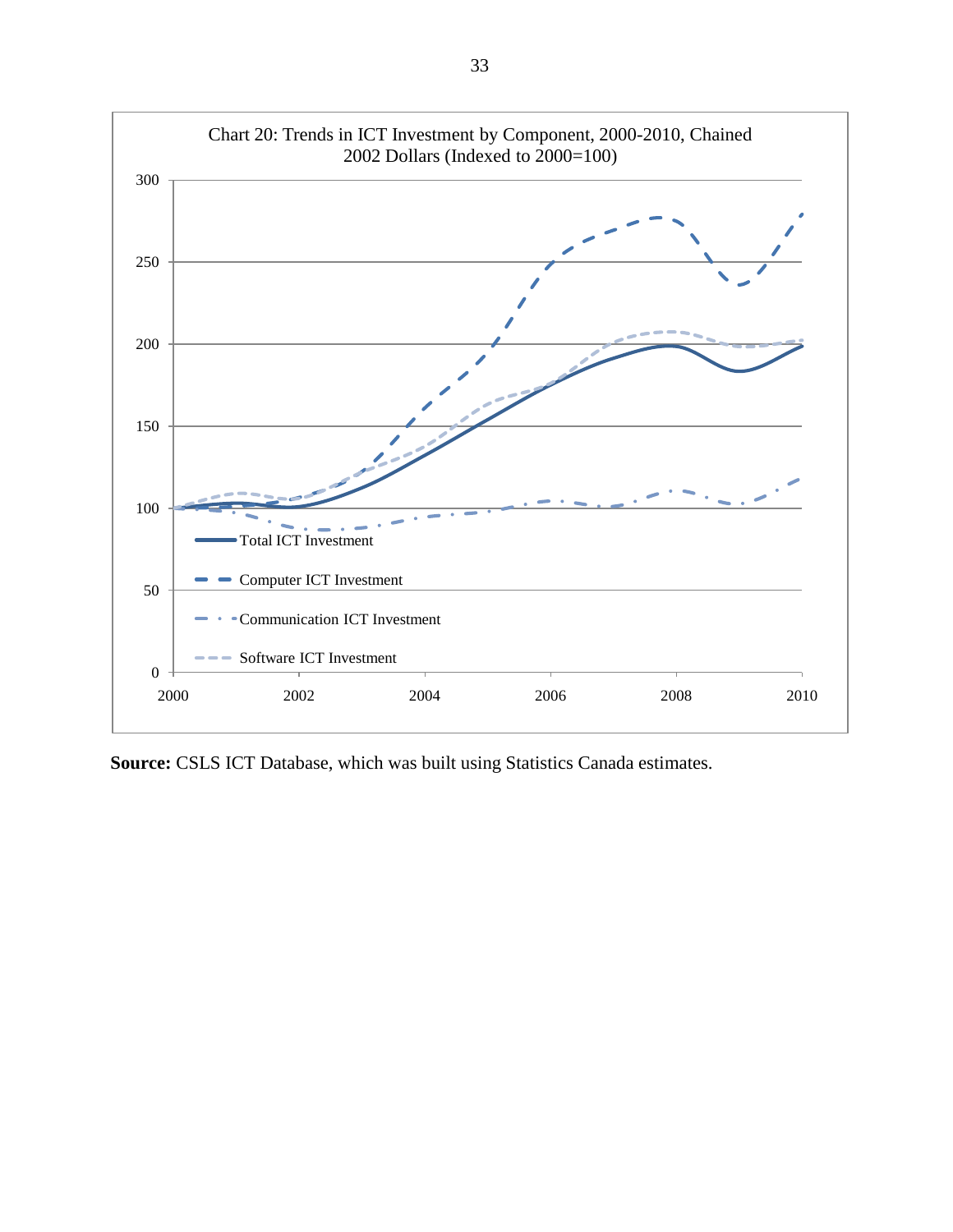

**Source:** CSLS ICT Database, which was built using Statistics Canada estimates.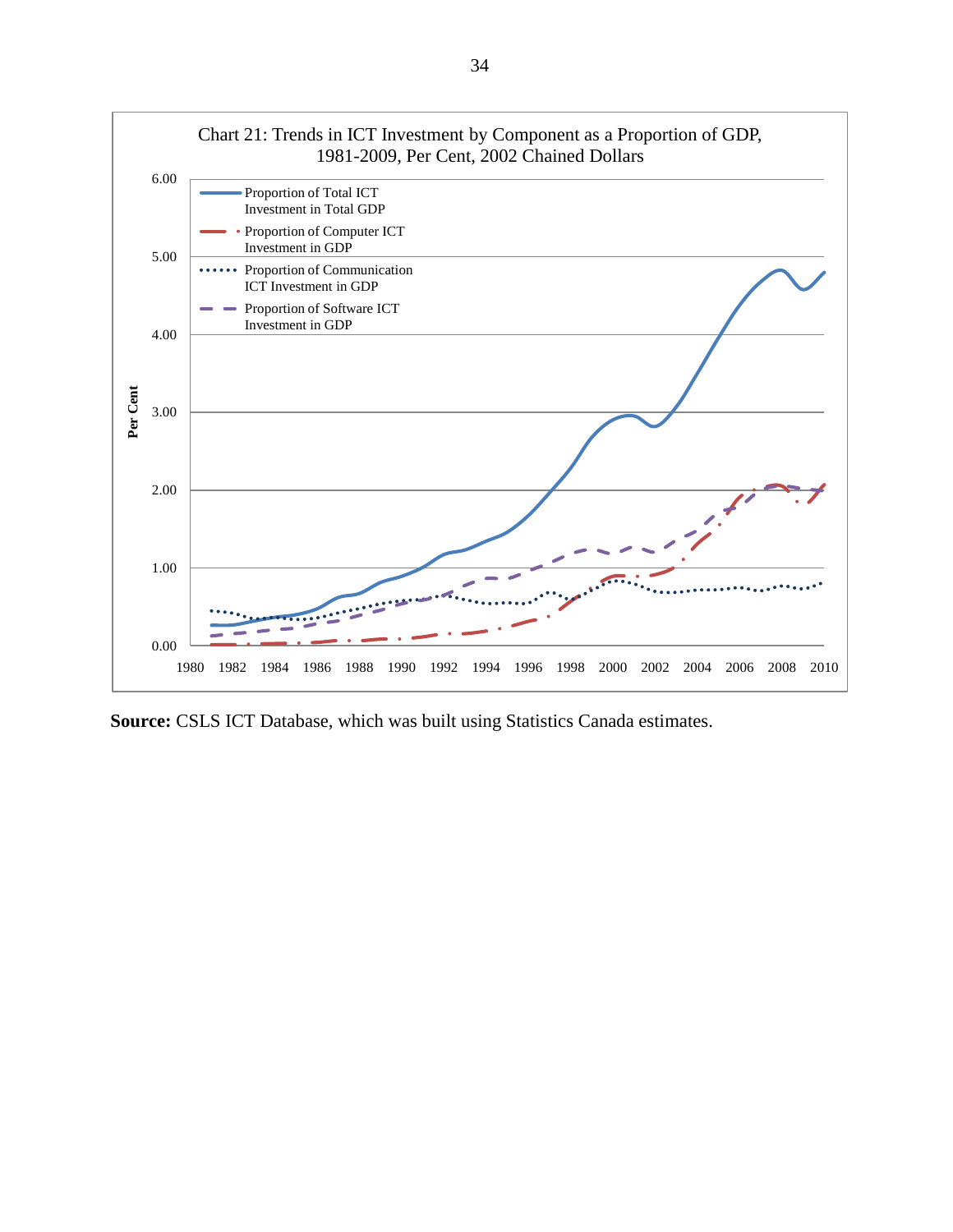

**Source:** CSLS ICT Database, which was built using Statistics Canada estimates.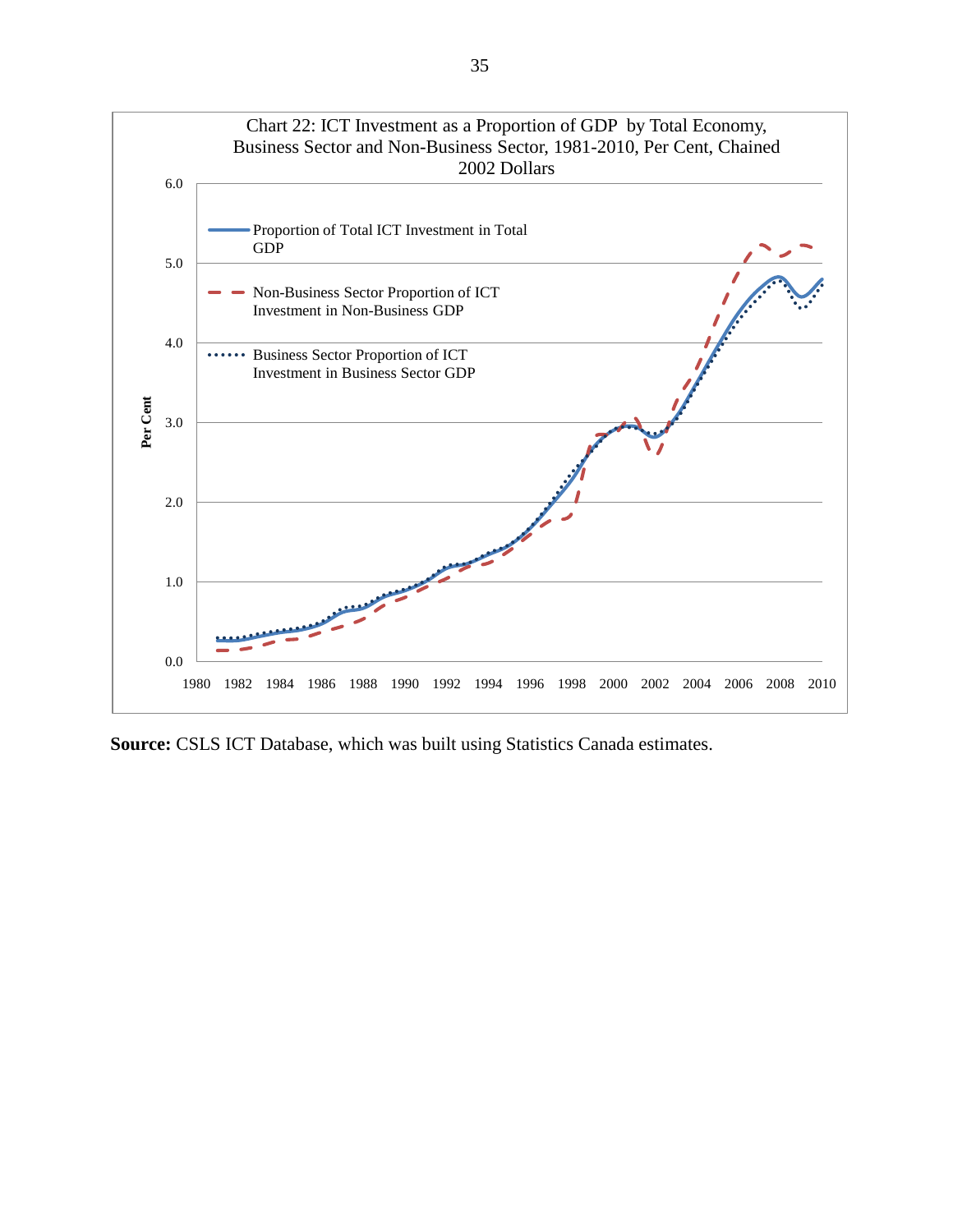



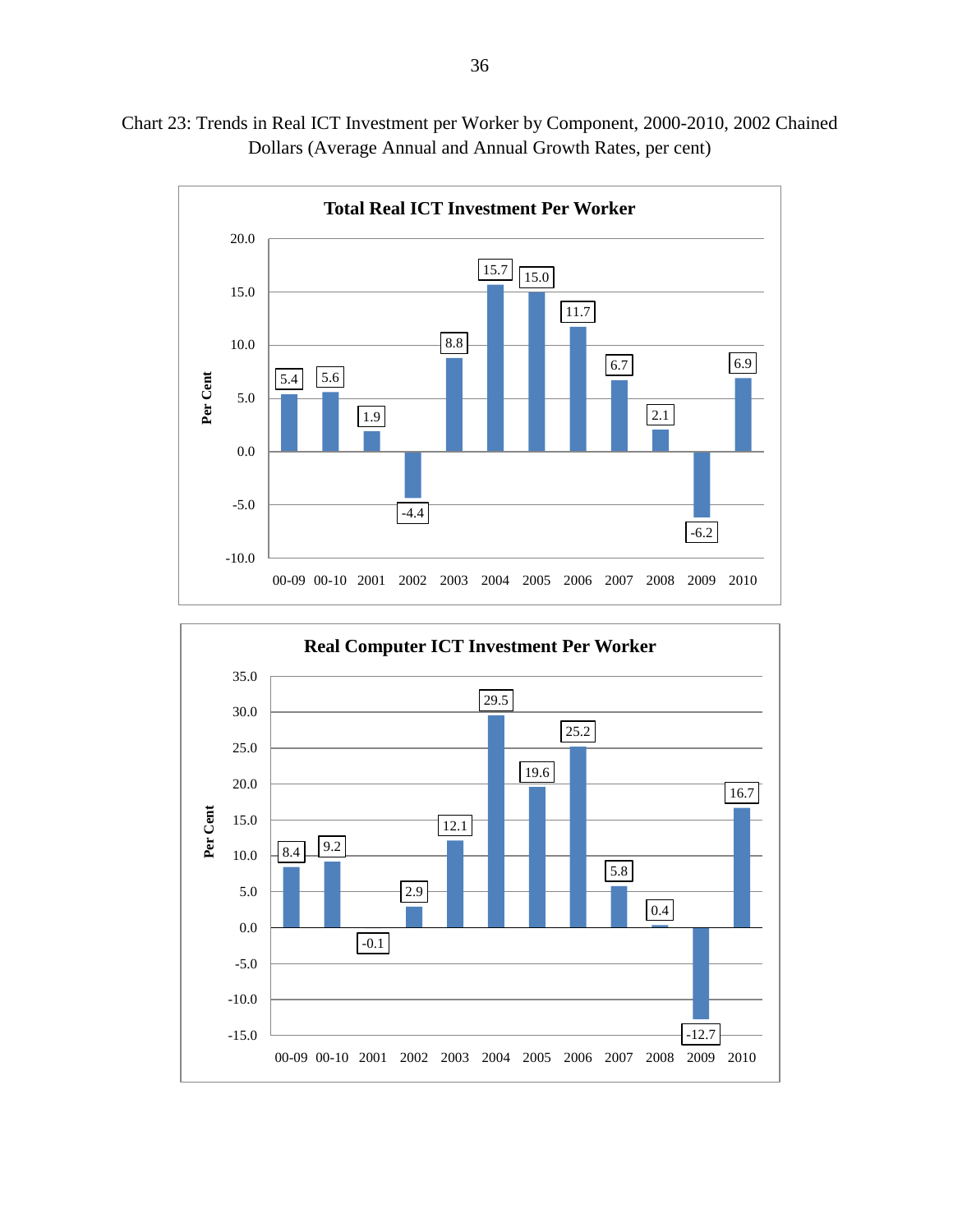

**Source:** CSLS ICT Database, which was built using Statistics Canada estimates.